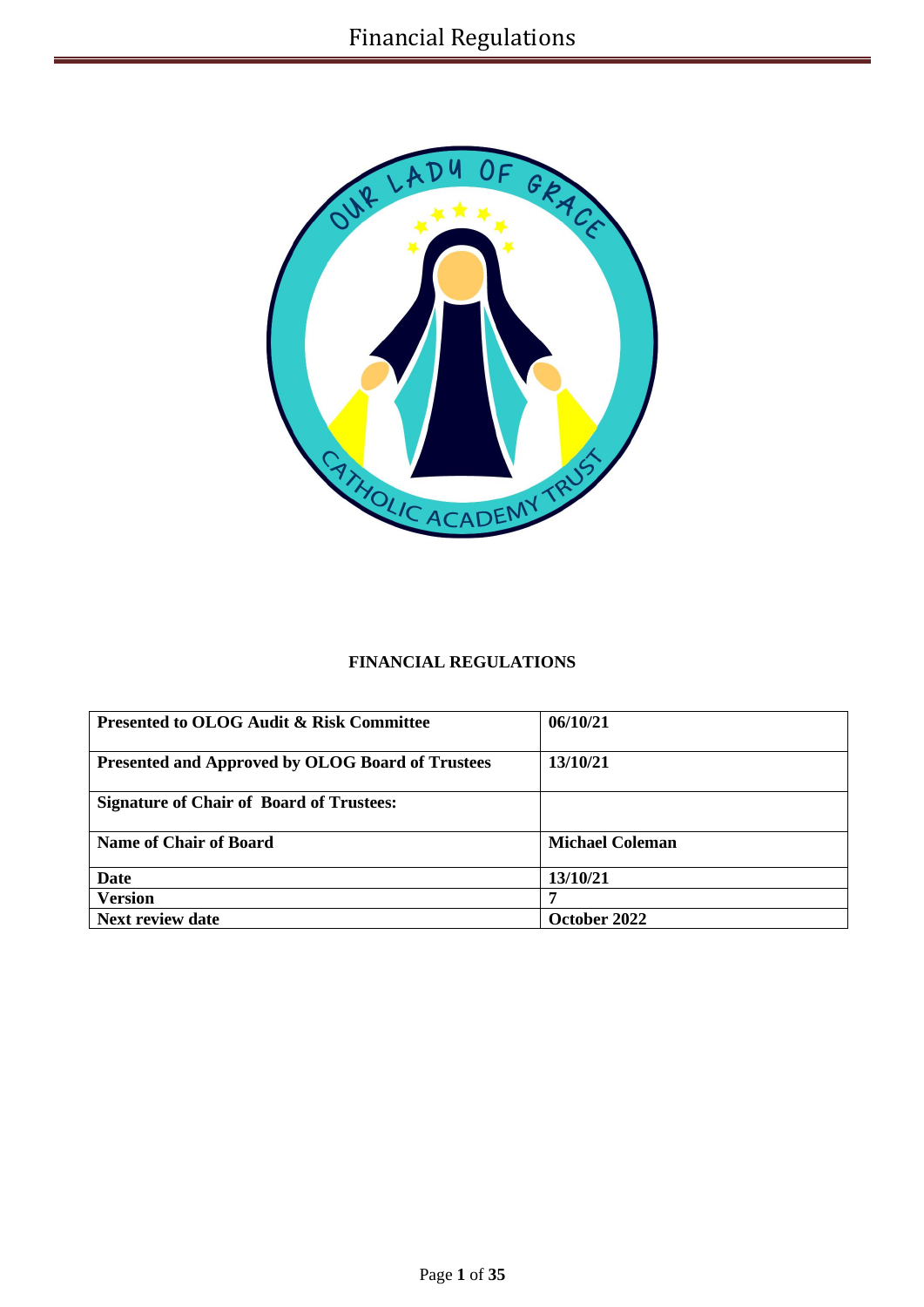# **Contents**

| Page |
|------|
| 3    |
| 4    |
| 4    |
| 7    |
| 8    |
| 10   |
| 12   |
| 13   |
| 14   |
| 18   |
| 21   |
| 23   |
| 25   |
| 27   |
| 28   |
| 28   |
|      |

| Annex $1$ – Terms of reference for Finance, Audit & Risk Committee  | 30  |
|---------------------------------------------------------------------|-----|
| Annex 2 – Terms of reference for Local Finance & Premises Committee | -31 |
| Annex 3 – Protocol for Capital Projects                             |     |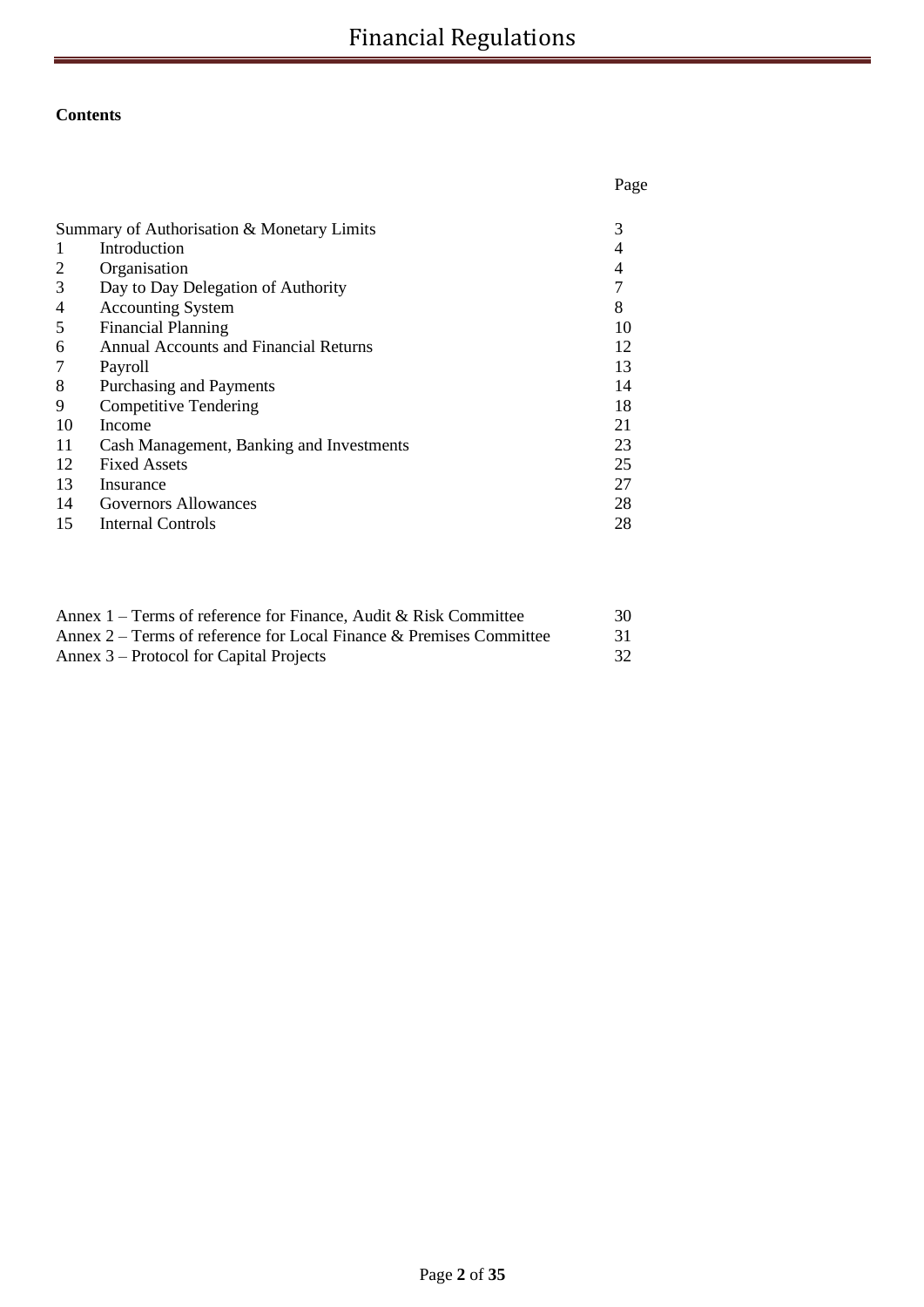## **Summary of Authorisation and Monetary Limits**

#### **Authorisation Limits**

#### **Expenditure Limits**

| Site Manager (emergency minor building repairs)         | Up to $£500$                                    |
|---------------------------------------------------------|-------------------------------------------------|
| <b>Business Manager</b>                                 | Up to $£1,000$                                  |
| (In the event of the unavailability of the Headteacher) |                                                 |
| Senior Leadership Team                                  |                                                 |
| (In the event of the unavailability of the Headteacher) | Up to $£5,000$                                  |
| Headteacher                                             | Up to £100,000                                  |
| (after application of ordering/contract letting limits) |                                                 |
| Local Finance and Premises Committees (LFPC)            | Over £100,000 (via termly committee meetings -) |
| Board of Trustees of Trust                              | all major capital projects over £200,000        |
|                                                         | (via termly FAR meeting)                        |
| <b>Cheque Signatories</b>                               |                                                 |
| Two signatories                                         | Up to $£20,000$                                 |
| Two signatories one of which must be                    |                                                 |
| the Headteacher                                         | Over £20,000                                    |
| <b>Virement Limits</b>                                  |                                                 |
| Principal Finance Officer                               | Up to $£500$                                    |
| Headteacher                                             | From £501 to £5,000                             |
| <b>Local Finance and Premises Committees</b>            | From £5,001 to £10,000                          |
| <b>Full Local Governing Bodies</b>                      | Over £10,000                                    |
| <b>Writing off bad debts</b>                            |                                                 |

Headteacher Up to £1,000 Local Finance and Premises Committees Over £1,000 Full Governing Body with ESFA notification Over £45,000 per single transaction All proposed write offs to be reported to the Chief Finance Officer, regardless of value, for consideration and assessment of potential recovery measures, prior to seeking approval from HT or Local Finance Committees.

#### **Disposal of Surplus Stock, Stores & Assets (estimated value)**

Headteacher Up to £1000 Local Finance and Premises Committees From £1001 to £10,000 Full Local Governing Body From £10,001 - £19,999

#### **Other Monetary Limits**

Petty Cash Imprest<br>
Safe Cash/Cheque limits – locked safe<br>  $\text{£}10,000$  (each school)<br>  $\text{£}10,000$  (each school)

#### **Ordering Procedures**

3 Competitive quotations  $£5,000 - £50,000$ (written evidence required) Tendering procedure Over £50,000 Tendering procedure + OJEU approx. $£4.7m+$  for works

#### **Asset Register**

Capitalisation limit Over £2,000 Attractive portable items Over £250 (laptop/IPad)

Board of Trustees with ESFA notification  $£20,000$  and above (ESFA -if capital asset) All acquisition/disposal of land or buildings

£10,000 (each school) – recorded at point of receipt Cash/Cheque limits – not in safe/in transit £5,000 (each school) – recorded at point of receipt (as per RPA membership guidance) £5,000 – cheques (recorded at point of receipt) £500 monetary instruments i.e. stamps, vouchers

Tendering procedure + OJEU approx.£189k+ for supplies and services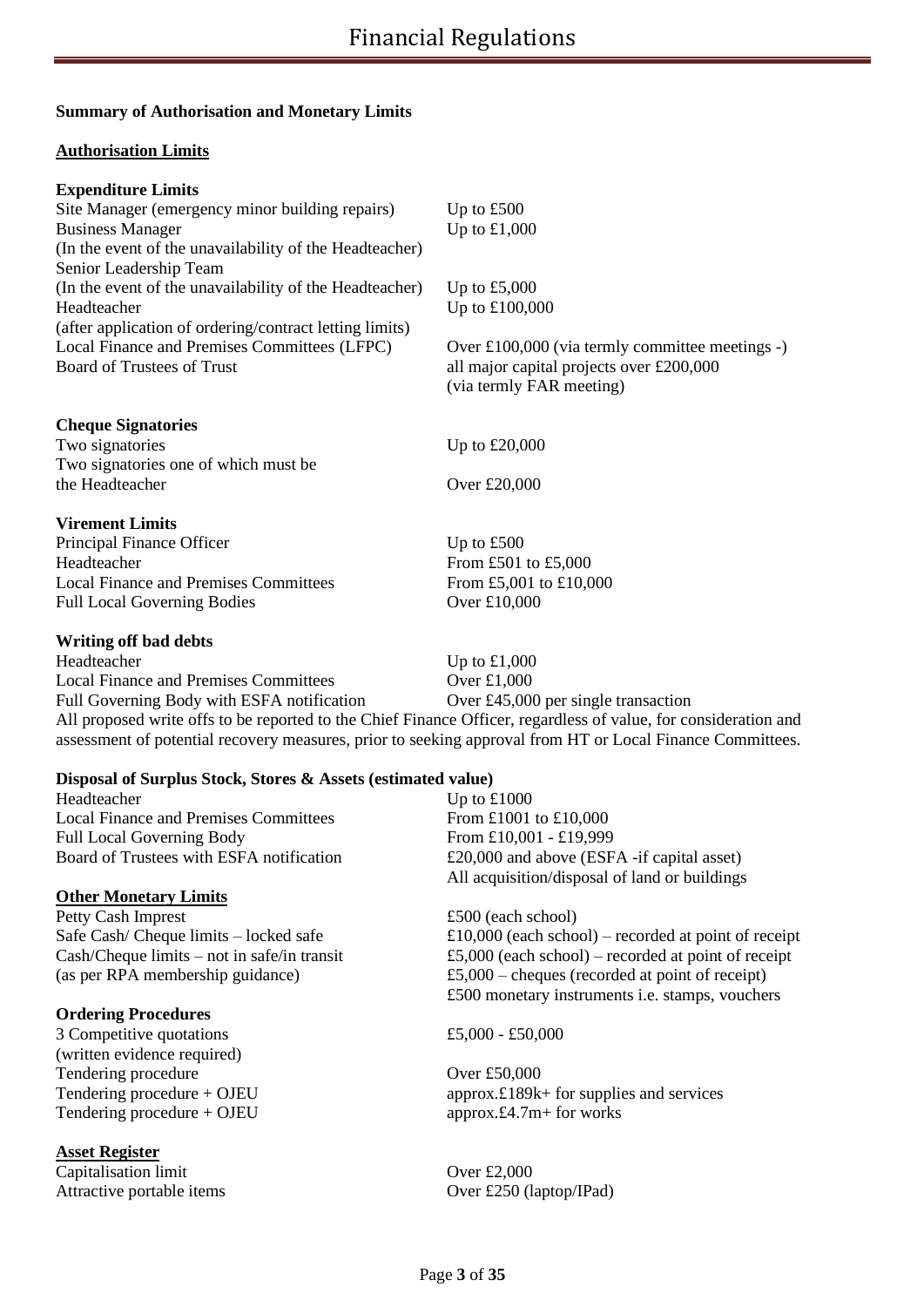## **1. Introduction**

The purpose of this manual is to ensure that the trust maintains and develops systems of financial control which conform to the requirements both of propriety and of good financial management. It is essential that these systems operate properly to meet the requirements of our funding agreement with the Department for Education/ESFA.

The trust must comply with the principles of financial control outlined in the academies guidance published by the ESFA. This manual expands on that and provides detailed information on the trust's accounting procedures and should be read by all staff involved with financial systems.

The manual is subject to annual review and is presented to the Local Finance and Premises Committees, the trust's Finance and Audit Committee and the Board of Trustees for consideration and approval.

## **2. Organisation and responsibility**

#### **The Board of Trustees of the Trust**

The trust board has overall responsibility for the administration of the trust's finances. The main responsibilities of the trust board are prescribed in the Funding Agreement between the trust and the ESFA and in the trust 's scheme of delegation. The main responsibilities include:

- ensuring that grant from the ESFA is used only for the purposes intended;
- approval of the annual budget of the MAT;
- appointment of the Chief Accounting Officer;
- appointment of the Headteachers of the schools in conjunction with representatives from the local governing body (LGB) (who are also ex-officio governors,); and a Diocese of Brentwood representative
- appointment of the Chief Finance Officer, in conjunction with the Chief Accounting Officer
- approval of the trust 's Financial Regulations;
- approval of the annual statutory accounts including the annual governors' report
- authorising the award of contracts over  $£50,000;$
- determining the MAT's financial priorities through the trust 's development plan and asset management plan (if applicable).

Apart from the above, the delegation of the financial matters of the individual schools' which are forming part of the Trust are delegated to the Finance, Audit & Risk Committee, the Local Governing Bodies (LGB) and the Local Finance and Premises Committees.

All committees must be chaired by a trustee or governor, although may also include in the minority non-governors where specific knowledge or experience is required.

The Board of Trustees meet at least once a term, but generally four times in an academic/financial year. In light of the expansion of the Trust, the need to meet more frequently is reviewed annually. All meetings are minuted.

#### **Finance, Audit and Risk Committee** (see annex 1)

.

The Finance, Audit and Risk Committee is a committee of the Board of Trustees.

The main responsibilities of the Finance, Audit and Risk Committee are detailed in written terms of reference which have been authorised by the Board of Trustees. The main responsibilities include: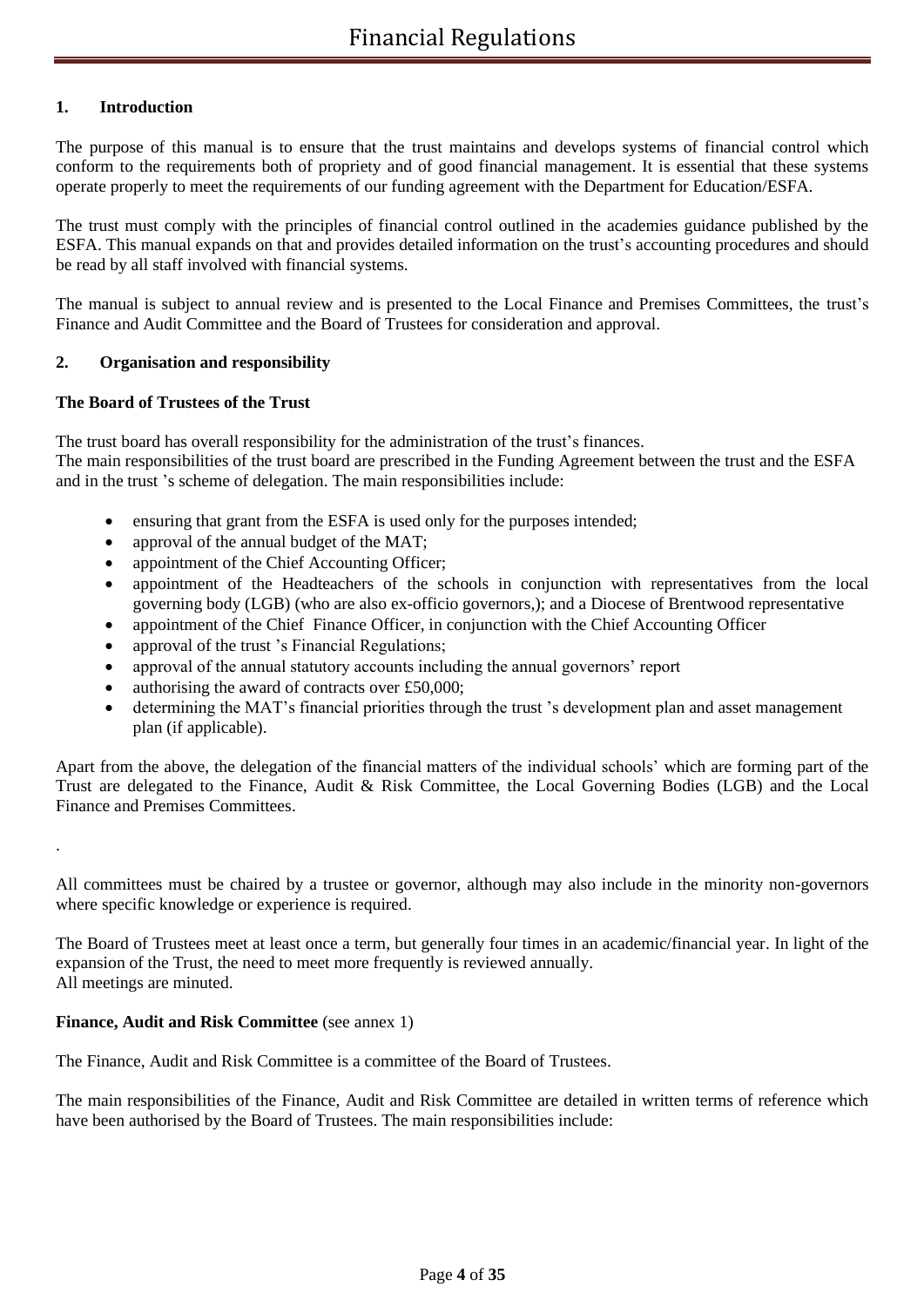- establishing and maintaining a sound system of internal controls for the trusts;
- appoint the internal and external auditors of the trust:
- agree a programme of internal control reviews to ensure that the established control framework is operating effectively at all schools of the MAT;
- receive the audit reports and ensure the implementation of recommendations;
- establish appropriate risk management processes to mitigate risks identified;
- review the risk map at each meeting;
- the initial review and authorisation of the trust's consolidated annual budget before submission to ESFA;
- monitoring of the trust 's consolidated financial performance and cash flow projections at least 3 times a year
- ensuring the annual accounts are produced in accordance with the requirements of the Companies Act 2006 and the ESFA guidance issued to academies;
- ensure that the trust's Internal Scrutiny report is produced in accordance with the Academies Financial Handbook and submitted to the ESFA together with the audited annual accounts.

The Audit and Risk Committee meets at least once a term, but generally four times in an academic/financial year. In light of the expansion of the Trust, the need to meet more frequently is reviewed annually. All meetings are minuted.

## **Local Governing Bodies (LGB)**

Each school in the MAT has their own LGB with delegated powers as detailed in the scheme of delegation/decision planners, which have been authorised by the Board of Trustees.

The main financial responsibilities of the Local Governing Bodies include:

- approving the individual school's annual budget, which is then consolidated into the trust's annual budget;
- ensuring that the school is setting a balanced budget each year and that adequate levels of reserves are maintained by the school (refer to the Trust's reserves policy)
- authorising changes to the individual school's list of personnel establishment;
- determining the individual school's financial priorities through the school's improvement plan, ensuring that any strategic initiatives determined by the Board of Trustees are taken into consideration
- approving budget virements above £10,000;

The Local Governing Bodies meet at least once a term, but generally four times in an academic/financial year. All meetings are minuted.

#### **Local Finance & Premises Committee** (see Annex 2)

The Local Finance & Premises Committees are committees of the LGB.

The main responsibilities of the Finance & Premises Committee are detailed in written terms of reference which have been authorised by the local governing bodies. The main responsibilities include:

- the initial review and authorisation of the school's annual budget, ensuring that key budget and funding assumptions determined for the Trust have been adhered to and that the school is setting a balance budget each year;
- the regular monitoring of actual expenditure and income against budget (at least once a term);
- recommending changes to the individual school's list personnel establishment in light of budgetary constraints;
- approving budget virements between £5,001 and £10,000;

The Local Finance & Premises Committees meet at least once a term, but generally four times in an academic/financial year. All meetings are minuted.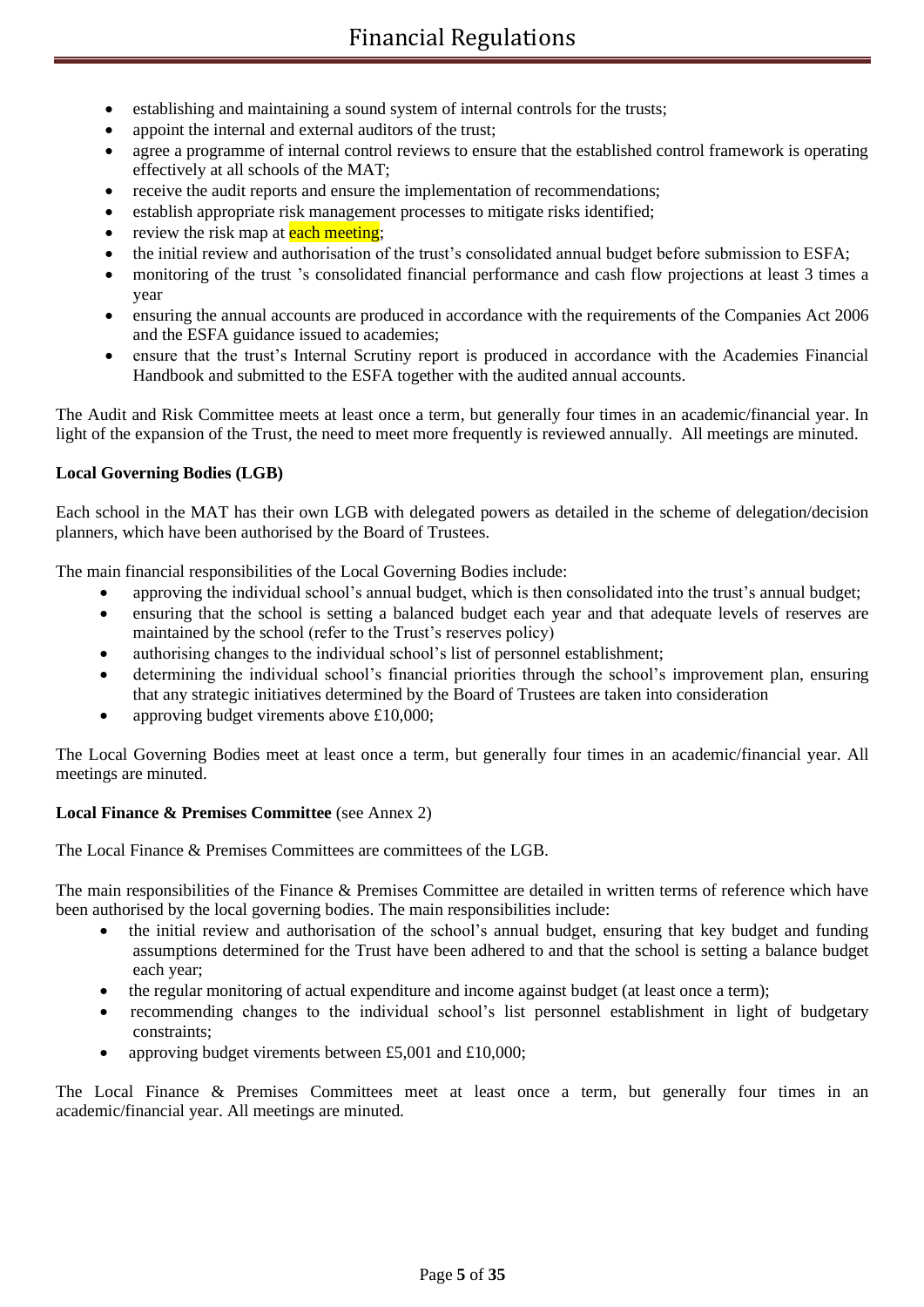## **The Chief Accounting Officer and the Headteachers**

The Board of Trustees have appointed a Chief Accounting Officer (CAO), who is also the Accounting Officer of the trust for ESFA reporting purposes and who is accountable to Parliament.

Within the framework of the trust development plan as approved by the Trustees, the Chief Accounting Officer has overall executive responsibility for the trust's activities including financial activities.

The Chief Accounting Officer have a personal responsibility for:

- the propriety and regularity of the public finances for which they are answerable;
- keeping proper accounting records;
- prudent economical administration;
- avoidance of waste and extravagance;
- effective and efficient use of all the resources in their charge;
- signing the trust 's annual Governance Statement, jointly with the Chair of Trustees;
- signing the trust 's annual Statement of Regularity, Propriety and Compliance and other returns as required by the ESFA;
- preparing the trust's annual Internal Scrutiny Report as required by the ESFA.

Much of the financial responsibility has been delegated to the Chief Finance Officer but the Headteachers still retain responsibility for:

- approving new staff appointments within the authorised establishment, except for any senior staff posts which the governing body have agreed should be approved by them;
- authorising expenditure up to £100,000 (following adherence to ordering and procurement procedures) in conjunction with the Chief Finance Officer;
- signing cheques / authorising BACS payments in conjunction with one of the other authorised signatory of the relevant school;

## **Chief Finance Officer (CFO)**

The Chief Finance Officer works in close collaboration with the Chief Accounting Officer and the Headteachers through whom he or she is responsible to the trustees. The CFO also has direct access to the Trustees via the Finance, Audit and Risk Committee. The main responsibilities of the CFO are:

- the day to day management of financial issues including the establishment and operation of a suitable accounting system;
- the management of the trust 's financial position at a strategic and operational level within the framework for financial control determined by the governing body;
- the maintenance of effective systems of internal control;
- ensuring that the annual accounts are properly presented and adequately supported by the underlying books and records of the trust ;
- the preparation of monthly management accounts;
- authorising budget virements up to £500; and
- ensuring forms and returns are sent to the ESFA in line with the timetable in the ESFA guidance.

## **The Responsible Officer**

Appointment of a Responsible Officer is not mandatory, therefore the Board of Trustees have decided not to appoint a Responsible Officer as the duties of this post is undertaken by the Audit and Risk Committee and the Local Finance & Premises Committees. The main duties of this position are:

- the financial responsibilities of the governing body are being properly discharged;
- resources are being managed in an efficient, economical and effective manner;
- sound systems of internal financial control are being maintained and
- financial considerations are fully taken into account in reaching decisions.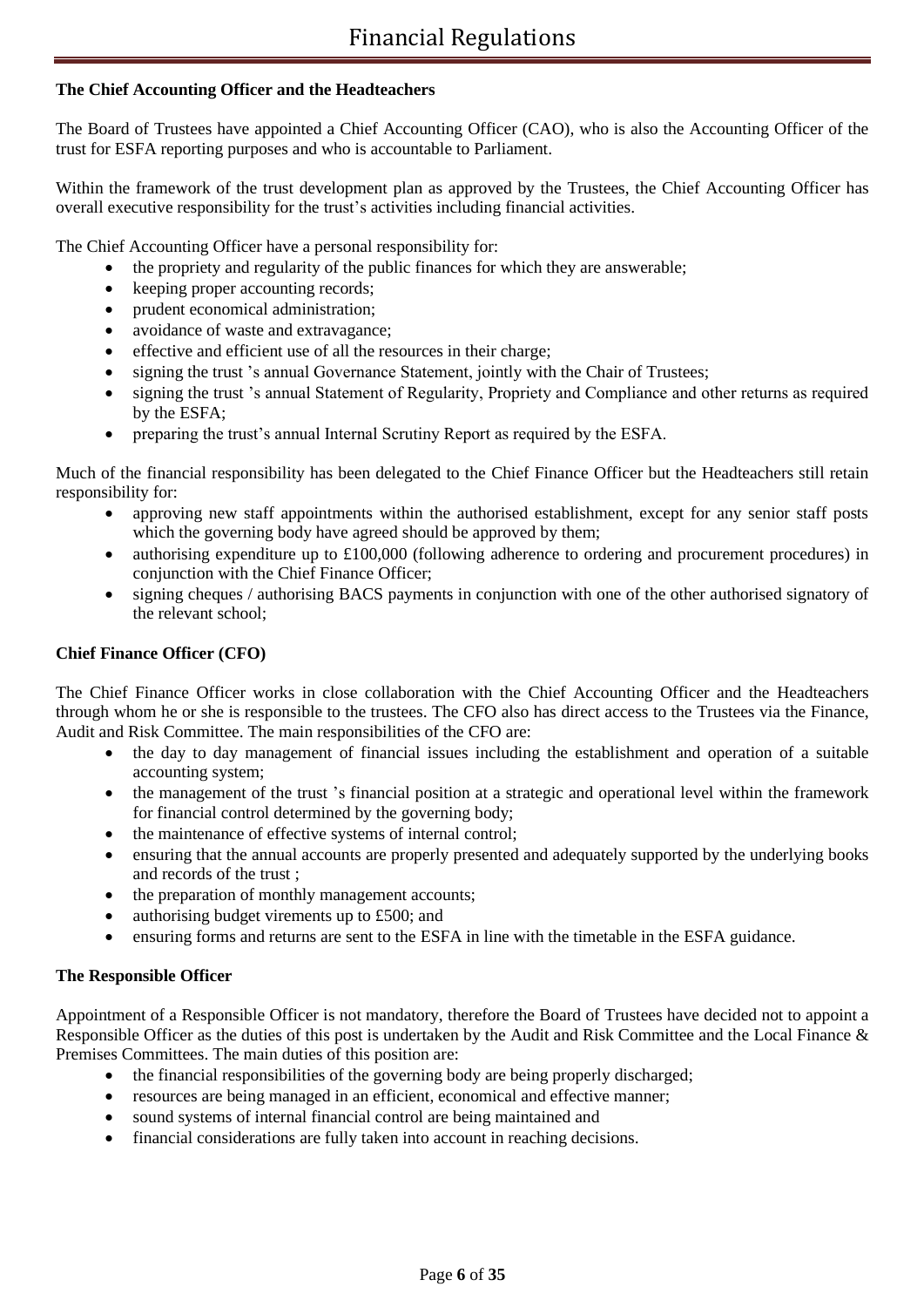#### **Other Staff**

Other members of staff, primarily the School Business Managers or Office Manager (depending admin structure of individual schools) the Finance Assistants, the Admin Assistants and budget holders, will have financial responsibilities and these are detailed in the following sections of this manual. All staff are responsible for the security of trust property, for avoiding loss or damage, for ensuring economy and efficiency in the use of resources and for conformity with the requirements of the trust's financial procedures.

The trust engages external management accountants to assist with the school level financial reporting and budgeting processes. These external consultants are required to follow the trust's financial regulations and processes.

#### **Register of Interests**

It is important for anyone involved in spending public money to demonstrate that they do not benefit personally from the decisions they make. To avoid any misunderstanding that might arise all trustees governors and staff with significant financial or spending powers are required to declare any financial interests they have in companies or individuals from, which the trust may purchase goods or services.

A register of business interests is maintained by the Company Secretary and is available for inspection throughout the year by the public, parents, governors and staff. The register of interest is summarised and available on the Trust's website. Governors' interests are summarised on individual schools' websites.

The register is updated immediately a change occurs by way of the 'declaration of interests' form, and should include all business interests such as Directorships, share holdings or other appointments of influence within a business or organisation which may have dealings with the trust . The disclosures should also include business interests of relatives such as a parent, spouse or business partner where influence could be exerted over a trustee or a governor or a member of staff by that person. The Company Secretary will retain all 'declaration of interest' forms, including 'nil' returns.

The existence of a register of business interests does not, of course, detract from the duties of trustees, governors and staff to declare interests whenever they are relevant to matters being discussed by the board of trustees, local governing body or a committee. Where an interest has been declared, trustees, governors and staff should not attend that part of any committee or other meeting.

## **3. Day to day delegation of authority**

## **Expenditure Limits**

All orders up to £100,000 are referred to the respective Headteacher for authorisation or the Senior Leadership Team (up to £5,000 only) in the event of unavailability of the Headteacher. The Headteacher must ensure that the ordering procedures (quotes, tendering, contract letting) and procurement limits are fully complied with when authorising an order.

The School Business Managers and Office Manager are able to authorise expenditure for day-to-day items and services up to £1,000 on any one item (excluding utility charges and annual contracts where the approximate cost has clearly been documented and approved in the annual budget) as long as an adequate budget provision exists. A sequence of orders all within the above limit to cover a larger order or orders is not permitted.

Expenditure over £100,000 should be referred to the Local Finance Committee (LFC), who has full authorisation to approve all such expenditure via the termly budget monitoring and virements reports. The LFC should report to the Full Local Governing Body on the year to date financial outturn of the school and key financial projections termly. For avoidance of doubt, no signature of a member of LFC is required on relevant invoices over £100,000, the authorisation of expenditure by the LFC is done through detailed review of the financial reports of the school.

For small emergency repairs, the Site Manager is able to authorise minor building repairs, where they are of an emergency nature, up to a value of £500 on any one repair.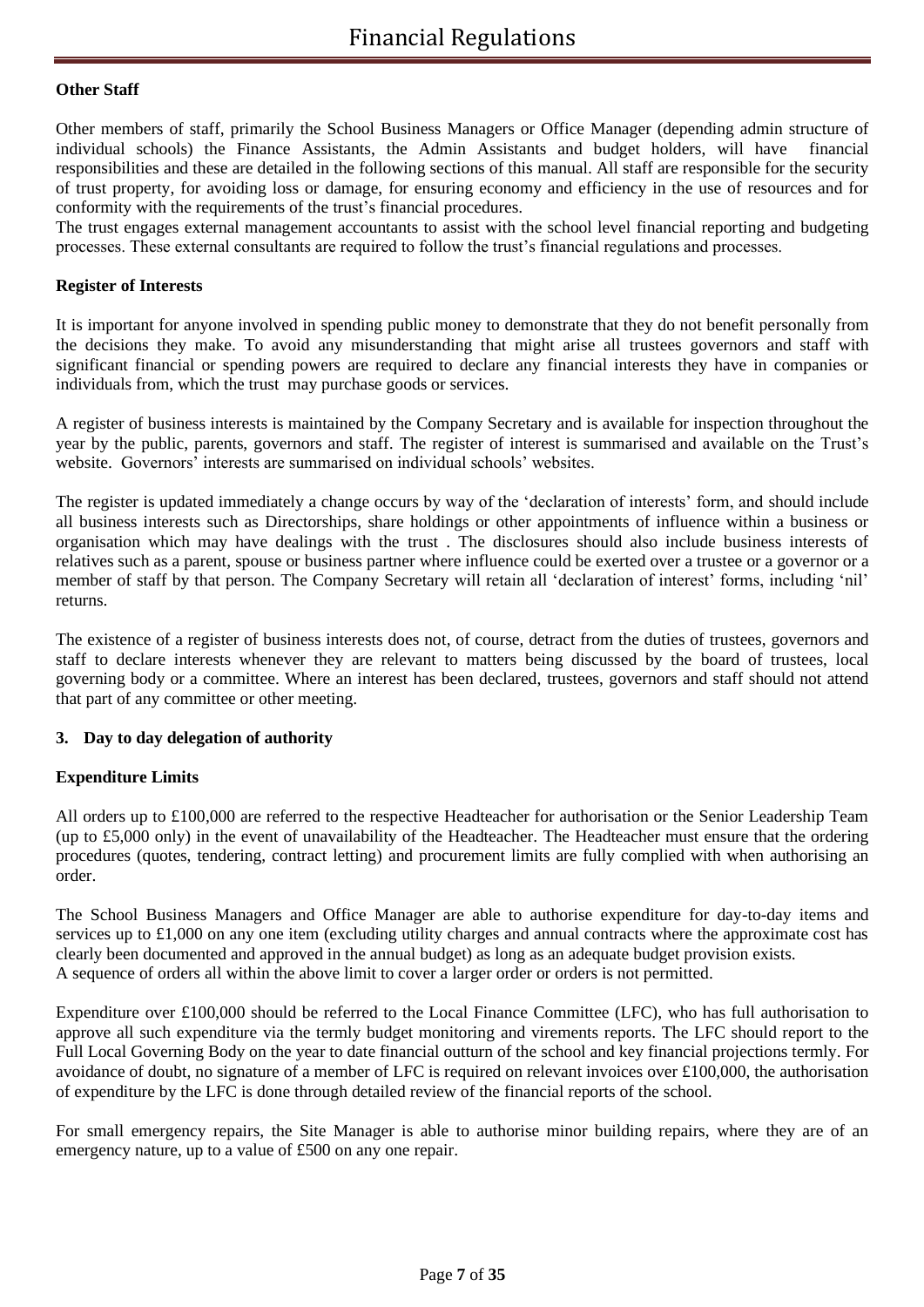## **Cheque/ BACs payments signatories**

All cheques / BACs payments must be signed by two of the school's authorised signatories, one of which must be the Headteacher if the amount exceeds £20,000. The authorised signatories are: Headteachers, Deputy Headteacher or Assistant Headteachers. School Business Managers within schools may also be authorised signatories if nominated by the Headteacher.

## **Virement (Budget Transfer) Limits**

The Chief Finance Officer can authorise budget virements between individual cost centres within the same expenditure category up to a limit of £500.

The Headteacher is able to authorise virements between individual cost centres up to a limit of £5,000. Virements over this amount are to be referred to the Local Finance and Premises Committee who has authorisation to approve virements up to a limit of £10,000. Authorisations over £10,000 are to be referred to the Local Governing Body.

All virements, including increases to income, are to be formally recorded by the CFO. All virements must be reported to the Local Finance Committee at the next meeting via the termly forecast reports.

#### **Bad Debts**

Due to the limited level of commercial activities undertaken by the schools, it is not expected that any debts will be required to be written off.

The Headteacher may authorise writing off bad debts up to a value of £1,000, however all proposed write offs to be reported to the Chief Finance Officer, regardless of value, for consideration and assessment of potential recovery measures, prior to approval by the Headteacher.

Requests for write offs above £1,000 are to be referred to the Local Finance Committee. All bad debts written off by the Headteacher will be reported to the Local Finance Committee at the next meeting.

For any write offs above £45,000 (single transaction or 1% of total annual income) will be referred to the Board of Trustees and the Local Governing Body notifying the ESFA at the same time in line with the Academies Financial Handbook. Authorisation for such write off are required from the Education Skills and Funding Agency.

A sequence of smaller write offs within the above limits to cover a larger write off, is not permitted.

#### **Disposal of Surplus Stocks, Stores and Assets**

The Headteacher can dispose of surplus stocks, stores and assets to the net book value of £1,000 without prior authorisation from the Local Governing Body. All disposals to this value must be reported to the Local Finance Committee at the next meeting. Authority for disposals above this amount can only be given in accordance with the specified limits.

All disposals must be formally recorded in the Local Finance Committee minutes and in addition, where the amount is between £10,000 to £19,999 a separate report will be issued to the full Local Governing Body for their approval.

Amounts above £20,000 must be approved by the trust's FAR committee and if they are capital assets of £20,000 and above, notification must also be made to the Education Skills and Funding Agency. In addition, all acquisition and/or disposal of land and buildings must be approved by the ESFA.

#### **Receiving of Goods / Acknowledgment of Service**

Receiving of goods and signing of deliver notes will not in normal circumstances be undertaken by the person authorising payment. For day to day operations therefore, receiving and signing for goods and services etc. will be by a member of staff who is not involved in the authorisation process.

#### **Staff Subsistence, re-imbursements, overtime and expense claims**

All expense / re-imbursement, overtime claims must be authorised by the Headteacher. Staff must agree with the Headteacher in advance of the expenditure incurred the eligibility of the forthcoming claim.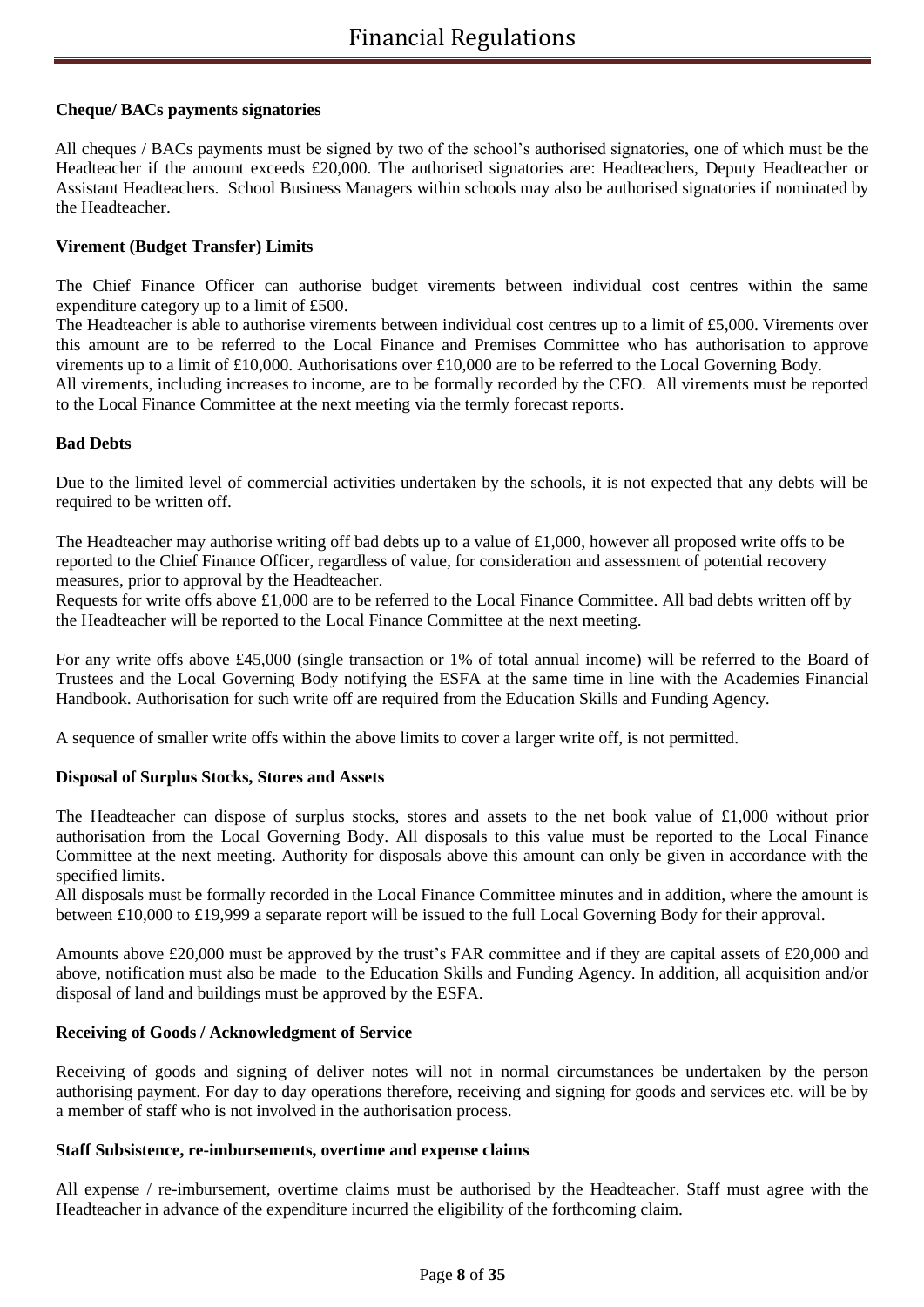The Chair of the Local Finance Committee should monitor and authorise any claims relating to the Headteacher on a termly basis. Authorisation of the Headteacher's expense claims must be undertaken by two other signatories. A report detailing Headteachers expense claims and reimbursements will be sent to the trustee's FAR committee annually to ensure transparency.

Receipts or other appropriate evidence of expenditure must be attached to the claim in respect of all purchases, i.e. rail/bus fares, subsistence, postage and any other purchases that may be approved. The Trust may not reclaim VAT without a proper VAT receipt.

The Trust must seek dispensation from the HMRC in order that expenses and benefits in kind are paid without deduction of tax and National Insurance. A dispensation is a notice from HM Revenue & Customs (HMRC) that removes the requirement to report certain expenses and benefits at the end of the tax year on forms P11D or P9D. There is also no need to pay any tax or National Insurance contributions on items covered by a dispensation. Once granted, dispensations last indefinitely. However, HMRC reviews them regularly (usually at intervals of five years or less) to make sure that the conditions under which they were issued still apply.

## **Staff Appointments**

The Local Governing Body approves the list of personnel establishment for the individual schools. Changes can only be made to this list with the express approval in the first instance of the Local Finance Committee who must ensure that adequate budgetary provision exists for any establishment changes.

The Headteacher within each school has authority to appoint staff within the authorised establishment except for Deputy Headteacher and Assistant Headteacher whose appointments must follow consultation with the LGB and Diocese of Brentwood. The appointment of a Headteacher, the Chief Accounting Officer and the CFO must involve at least one member of the Board of Trustees. The Headteacher in conjunction with the School Business Manager / Office Manager maintains personnel files for all members of staff which include contracts of employment. All personnel changes must be notified to the Chief Finance Officer immediately to enable to assess the budgetary requirements promptly.

All personnel pre-employment checks should be completed and relevant clearances obtained for all staff before they start their employment and renewed as per the trust's personnel policies and school's staff recruitment policies.

All relevant forms and paperwork with regard to the appointment of, or amendment to contracts, of staff should be sourced from the trust's Human Resources (HR) service provider.

#### **4. Accounting system**

All the financial transactions of the schools and trust must be recorded on the trust's PS Financial accounting system (rebranded to IRIS), which is operated by the Chief Finance Officer and other staff involved in transaction processing.

#### **System Access**

Entry to the accounting system is password restricted and the passwords are required to be changed termly.

Access to the component parts of the accounting system is restricted and the access levels have been set by the CFO and Chief Accounting Officer at set up of PS Financials. The Chief Finance Officer is responsible for reviewing the access levels for all members of staff using the system annually.

#### **Back-up Procedures**

The IT support service is outsourced to **Adept** for those schools already in the Trust. This contract involves network set up, network maintenance, access monitoring and system back-up procedures. The system (both admin and curriculum servers) is backed up every evening. The backup is taken using the LGFL's Gridstore system and the data is transferred securely across the internet to the LGFL's data centre. For joining schools their pre-existing back-up procedures apply until contract alignment can take place. An additional third back-up and recovery machines are being installed in all schools in line with ESFA guideance.

The hosting of the accounting system, PS Financial, has been moved to the PS Financial Cloud in March 2016 and it is backed up daily as part of the hosting service.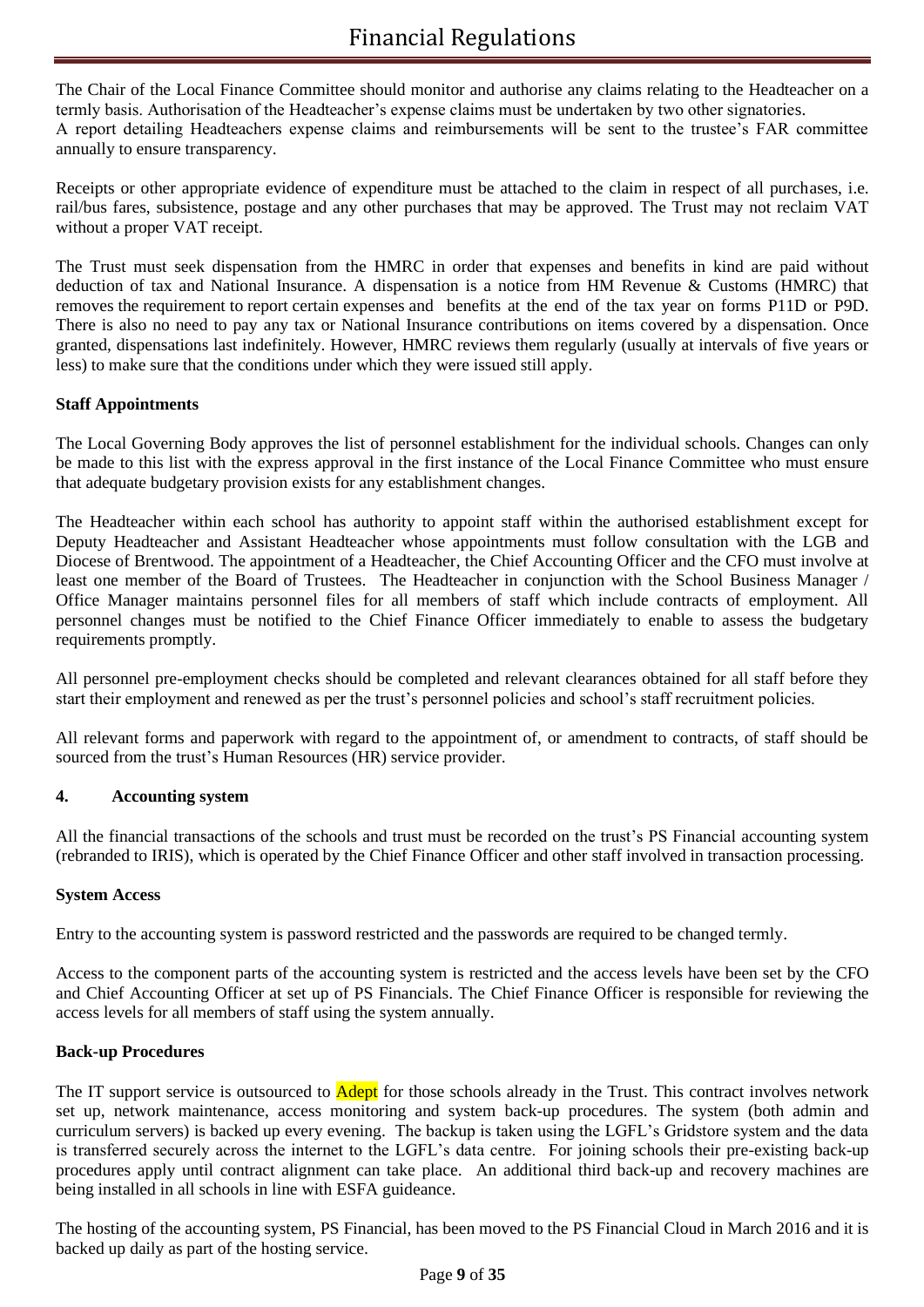The Headteachers have prepared a disaster recovery plan in the event of loss of accounting facilities or financial data. This should link in with the annual assessment made by trustees of the major risks to which the trust is exposed and the systems that have been put in place to mitigate those risks.

## **Transaction Processing**

All transactions input to the accounting system must be authorised in accordance with the procedures specified in this manual. The detailed procedures for the operation of the payroll, the purchase ledger and the sales ledger are included in the following sections of the manual.

All journal entries must be prepared and/or authorised by the CFO prior to being input to the accounting system. The Chief Accounting Officer will review all journals processed by the CFO.

Bank transactions should be input by the School Business Managers, Officer Manager, Finance Assistance or Admin Assistant of the respective schools or the CFO in line with approved segregation of duties agreed for each school (depending on staffing structure) Payroll related bank tranactions may also be input by the trust's external management accountants if required.

Detailed information on the operation of the PS Financial accounting system can be found in the user manuals available online via PS Financial Knowledge Base (zendesk).

## **Transaction Reports**

The CFO will obtain and review system reports to ensure that only regular transactions are posted to the accounting system. The report obtained and reviewed will include:

- masterfile amendment reports for the purchase ledger and sales ledger (PSF audit reports)
- trial balance;
- detailed monthly nominal transactions reports;
- account and document enquiry reports to investigate unusual transactions;
- management accounts summarising expenditure and income against budget at budget holder level

Transactional review is also undertaken by the external management accountants on a monthly basis.

#### **Reconciliations**

The CFO is responsible for ensuring the following reconciliations are performed each month, and that any reconciling or balancing amounts are cleared:

- sales ledger control account;
- purchase ledger control account;
- payroll control accounts;
- VAT control account;
- Credit card control accounts;
- Intercompany control accounts;
- all suspense and in-transfer accounts and
- bank balance per the nominal ledger to the bank statement.

These reconciliations are currently delegated to the management accountants as part of their month end review process. Refer to month end tasklist distributed to all schools.

Any unusual or long outstanding reconciling items must be brought to the attention of the CFO. The monthly reconciliations of control accounts are evidenced via:

- review of aged debtor and creditors reports

- review of unallocated transaction on balance sheet control accounts in PSF
- review of bank reconciliation reports

All bank reconciliation are signed by the CFO or the CAO.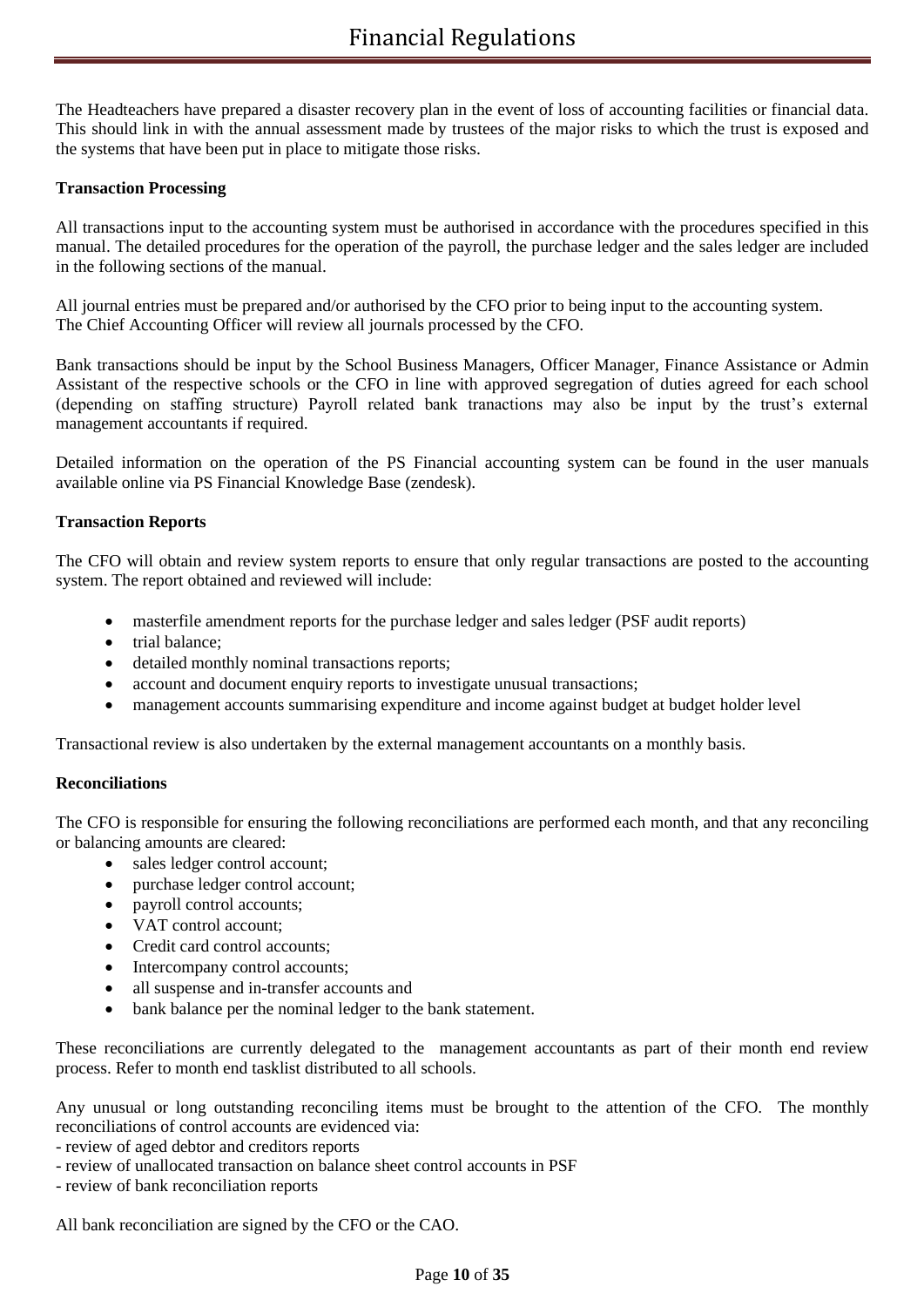## **5. Financial planning and monitoring**

The trust prepares both medium term (3 years) and short-term financial plans.

The medium term financial plan is prepared as part of the development planning process. The Trust Improvement Plan and individual School Improvement Plans (development plans) indicate how the trust's educational and other objectives are going to be achieved within the expected level of resources over the next three years.

The Trust Improvement plan provides the framework for the annual budget. The budget is a detailed statement of the expected resources available to the trust and the planned use of those resources for the following year.

The development planning process and the budgetary process are described in more detail below.

## **Development Plan (Trust and School Improvement Plans)**

The development plan is concerned with the future aims and objectives of the trust and how they are to be achieved; that includes matching the trust's objectives and targets to the resources expected to be available. Plans should be kept relatively simple and flexible. They are the "big picture" within which more detailed plans may be integrated.

The form and content of the development plan are matters for the trust to decide but due regard should be given to the matters included within the guidance to Academies and any annual guidance issued by the ESFA.

Each year the CAO and Headteachers will propose a planning cycle and timetable to the trustees and local governing bodies which allows for:

- a review of past activities, aims and objectives "did we get it right?"
- definition or redefinition of aims and objectives "are the aims still relevant?"
- development of the plan and associated budgets "how do we go forward?"
- implementation, monitoring and review of the plan "who needs to do what by when to make the plan work and keep it on course" and
- feedback into the next planning cycle "what worked successfully and how can we improve?"

The completed development plan will include detailed objectives for the coming academic year and outline objectives for the following two years. The plan should also include the estimated resource costs, both capital and revenue, associated with each objective and success criteria against which achievement can be measured.

For each objective the lead responsibility for ensuring progress is made towards the objective will be assigned to the Headteachers or members of the Senior Leadership Team (SLT). The responsible manager should monitor performance against the defined success criteria throughout the year and report to the SLT on a termly basis. The Headteachers will report to the local governing body if there is a significant divergence from the agreed plan and will recommend an appropriate course of action. The CAO will report to the Board of Trustees on the Trust's Improvement Plan.

## **Annual Budget**

The Chief Accounting Officer is responsible for the preparation of the annual budget, which should be balanced. The CFO prepares the detailed consolidated budget based on the individual school budgets, which are prepared by the external management accountants together with the Headteachers and School Business/Office Managers based on the priorities of the development plan and the action plans prepared by the budget holders.

The budgetary planning process incorporates the following elements:

- forecasts of the likely number of pupils to estimate the amount of ESFA grant receivable;
- review of other income sources available to the trust to assess likely level of receipts;
- review of past performance against budgets to promote an understanding of the trust cost base;
- identification of potential efficiency savings; and
- review of the main expenditure headings in light of the development plan objectives and the expected variations in cost e.g. pay increases, inflation and other anticipated changes;
- Asset management requirements and plans.

The draft budget of each school is presented to the respective Local Finance Committee for review, discussion and amendment if appropriate. When agreed by the Local Finance and Premises Committee, the budget is submitted to the Full Local Governing Body for formal review and approval.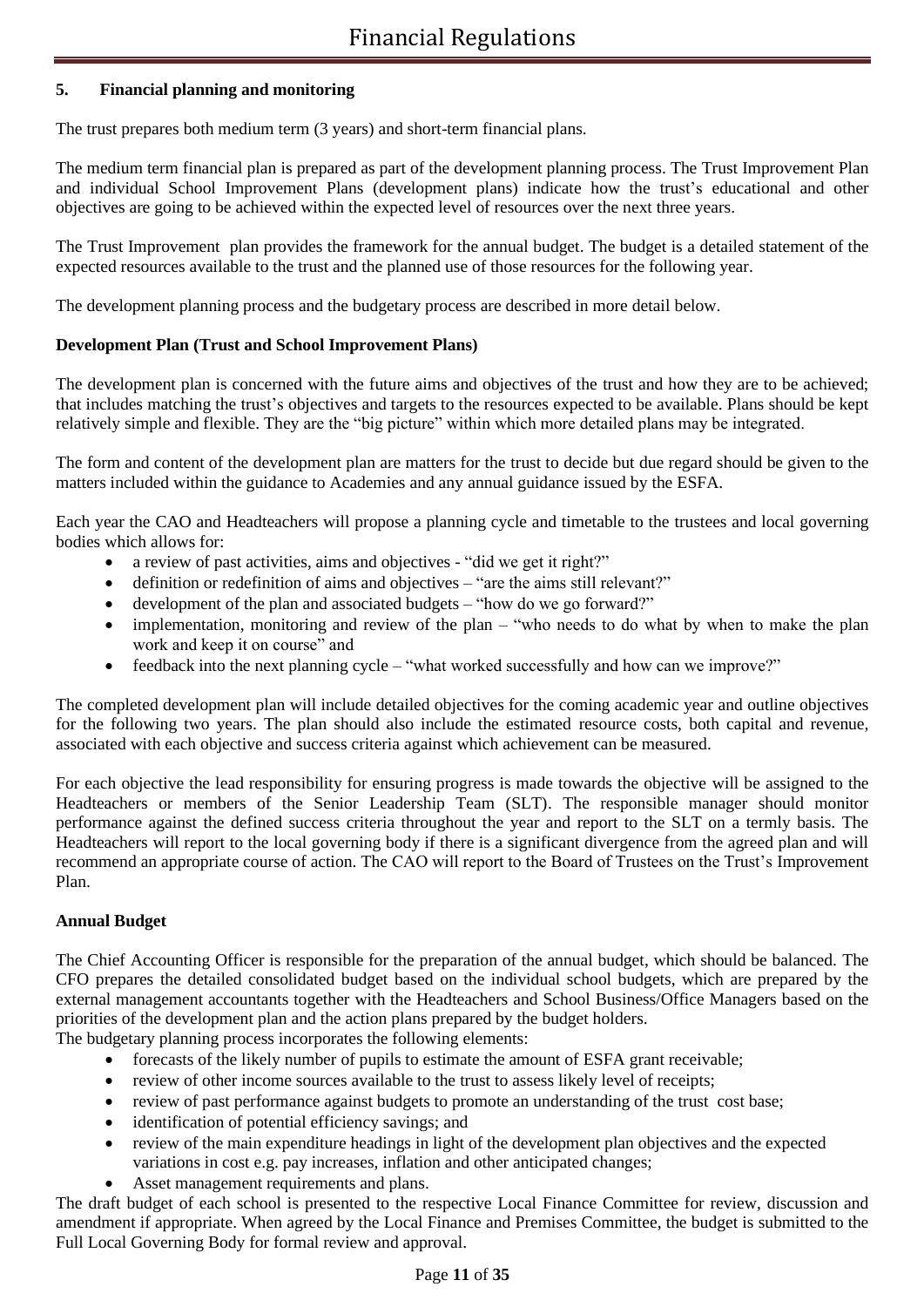The schools individual budgets and the Trust's central budget are then aggregated to obtain the Trust's consolidated budget.

The consolidated Trust budget is then presented to the Finance, Audit & Risk Committee for review and to the Trust's Board of Trustees for approval.

The individual school budgets will be communicated to all staff with responsibility for budget headings so that all relevant staff aware of the overall budgetary constraints. This is done via distribution the budget matrix and budget holder statements in August, ahead of the coming financial year.

Once approved, the budget should be promptly loaded on the trust 's financial accounting system and "fixed" as at the approval date. Any subsequent changes to the budget (virements, including changes to funding) should be in accordance with the delegation of authority and procedures described above.

A copy of the signed budget plan should be placed in the Board of Trustees' minute file and a further copy of individual school budgets should be retained by the relevant Headteachers and CFO.

Budget holders will be informed of the budget available to them as soon as the budget is approved. It is the responsibility of the budget holder to manage the budget and to ensure that the funds available are not overspent.

The budget should be seen as a working document which may need revising throughout the year as circumstances change. Formal budget reviews (reforecasting) will be undertaken termly.

The approved budget must be submitted to the ESFA by 31 July each year or within 6 weeks of receipt of the final funding letter and the CFO is responsible for establishing a timetable which allows sufficient time for the approval process and ensures that the submission date is met.

## **Monitoring and Review**

Monthly financial reports for the schools will be prepared by the external management accountant from PS Financials and submitted to the CFO for review and consolidation. These reports will detail actual income and expenditure against budget for the Headteachers and at a summary level for the Local Finance Committees.

Any potential overspend against the budget must in the first instance be discussed with the CFO before any commitments are made to incur the expenditure. Expenditure to overspend the budget can only be incurred once appropriate budget virements is approved in line with the procedures outlined in this manual.

A Management Information Pack will be prepared termly for the Board of Trustees presenting aggregated financial information for the Trust including:

- actual income and expenditure against budget and previous periods or years along with a commentary sufficiently detailed to draw attention to any key variances which have arisen;
- a month end balance sheet:
- a projected year end outturn;
- a rolling 12 month cash flow forecast
- a report on capital spends against budgets;
- key financial performance indicators;
- trading accounts of key operations such as catering, extended school provisions and annual visits (once a year only to LFCs) and key risk areas (e.g. extended / income generating nursery provision)

The monitoring process should be effective and timely in highlighting variances in the budget so that differences can be investigated and action taken where appropriate. If a budget overspend is forecast it may be appropriate to vire money from another budget or from the contingency.

The CFO can authorise small budget changes to a limit of £500 and the Headteachers up to £5,000. All changes of budget expenses are reported to the Local Finance Committees and Governing Body. All larger budget virements must be authorised by the Local Finance Committees or the LGB.

Refer to budget virements limits detailed on page 3.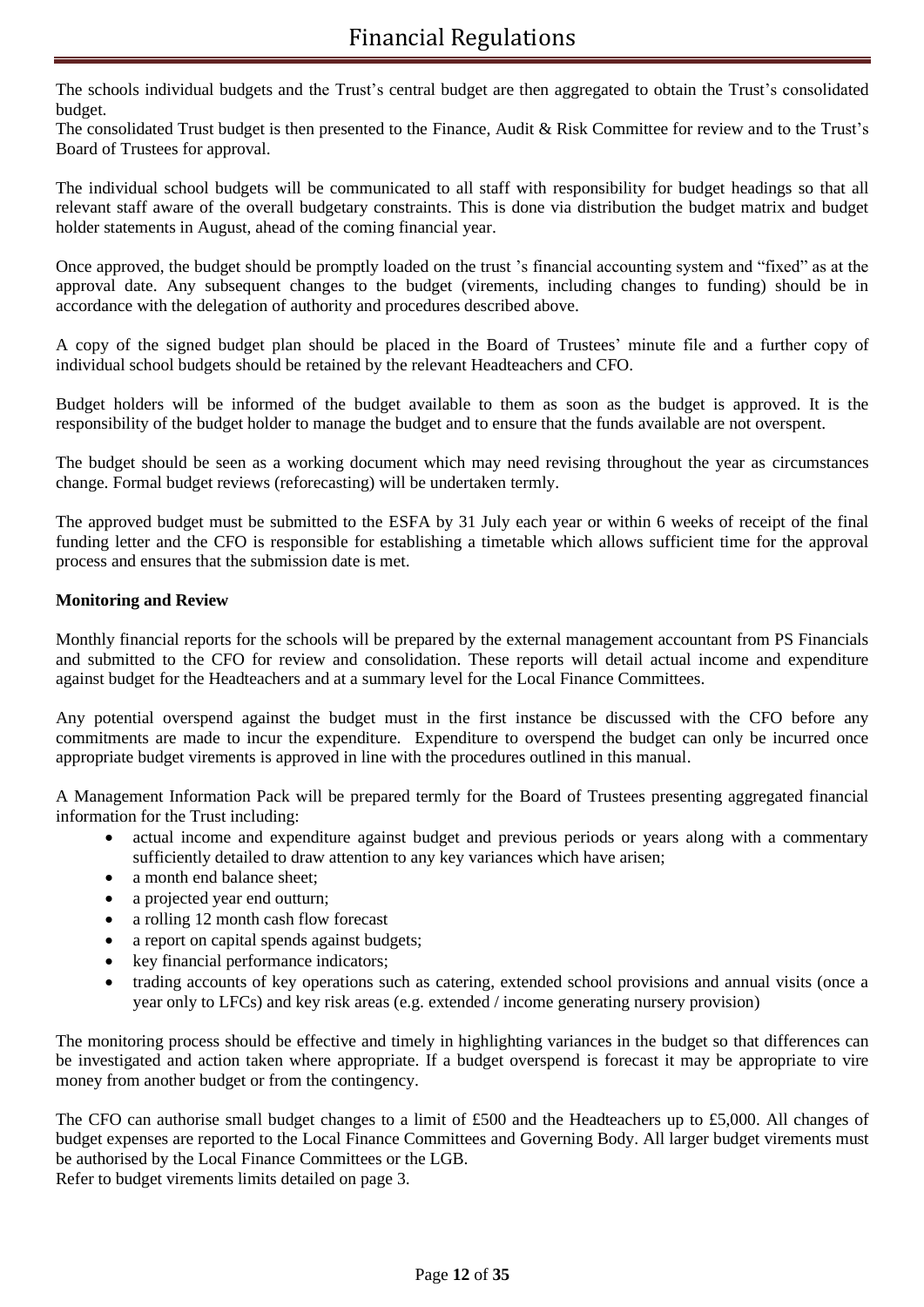## **6. Annual Accounts and Financial Returns**

The CFO is responsible for ensuring that all financial transactions are recorded on the trust's financial accounting system in accordance with the guidelines issued by the Education Skills and Funding Agency in its Annual Accounts Directions and Financial Handbook.

The CFO is responsible for preparing the Trust's Annual Accounts in line with the requirements of the Companies Act 2006, applicable UK accounting standards including the relevant Statement of Recommended Practice (SORP) 2015 and the accounting policies agreed by the Board of Trustees.

The Board of Trustees is responsible for approving the trust's annual accounts and annual report and ensuring the annual accounts are audited and submitted to the Education Skills and Funding Agency by the required deadlines. Details of all the financial information required to disclose are as set out in the latest Accounts Direction for the year being reported.

In addition to submitting accounts to the Education Skills and Funding Agency, under section 442 (2a) of the Companies Act 2006, accounts must be filed with Companies House within 7 months of the end of the accounting period.

The trust is required to publish its audited Annual Accounts on its website promptly after approval and keep the information on its website for 3 consecutive years.

The CFO is responsible for preparing and submitting all financial returns required by the ESFA or other external bodies (i.e. VAT returns) ensuring that deadlines are met.

## **7. Payroll**

The main elements of the payroll system are:

- staff appointments;
- payroll administration and
- payments

#### **Staff Appointments**

Refer to policies and procedures detailed under the same heading on page 8.

#### **Payroll Administration**

The trust's HR and payroll administration has been outsourced to Education Personnel Management ('EPM') since 1 September 2020

All staff are paid monthly through the payroll provider. A master file is created for each payroll run based on information provided by employer school. This includes:

- contract detail (ie. teacher or support payroll, contractual hours)
- salary;
- bank account details:
- taxation status:
- personal details and
- any deductions or allowances payable

Any changes to the master files can only be made with the express approval of the relevant Headteacher and the changes are uploaded to the EPM online portal by the School Business Manager / Office Manager on the  $1<sup>st</sup>$  working day of each calendar month. Payroll provides a draft payroll report for review by the Headteachers, which is saved on EPM's payroll portal. After review of the draft payroll report, the Headteachers either confirm acceptance or raise queries via email to the Trust's dedicated payroll officer. After the resolution of queries, a final payroll report is saved on the portal by the provider, and the Headteachers confirm in writing (by email or online authorisation) the authorisation of the payroll, which is then followed by payments to employees. The payments are made by BACS by EPM on behalf of the Trust.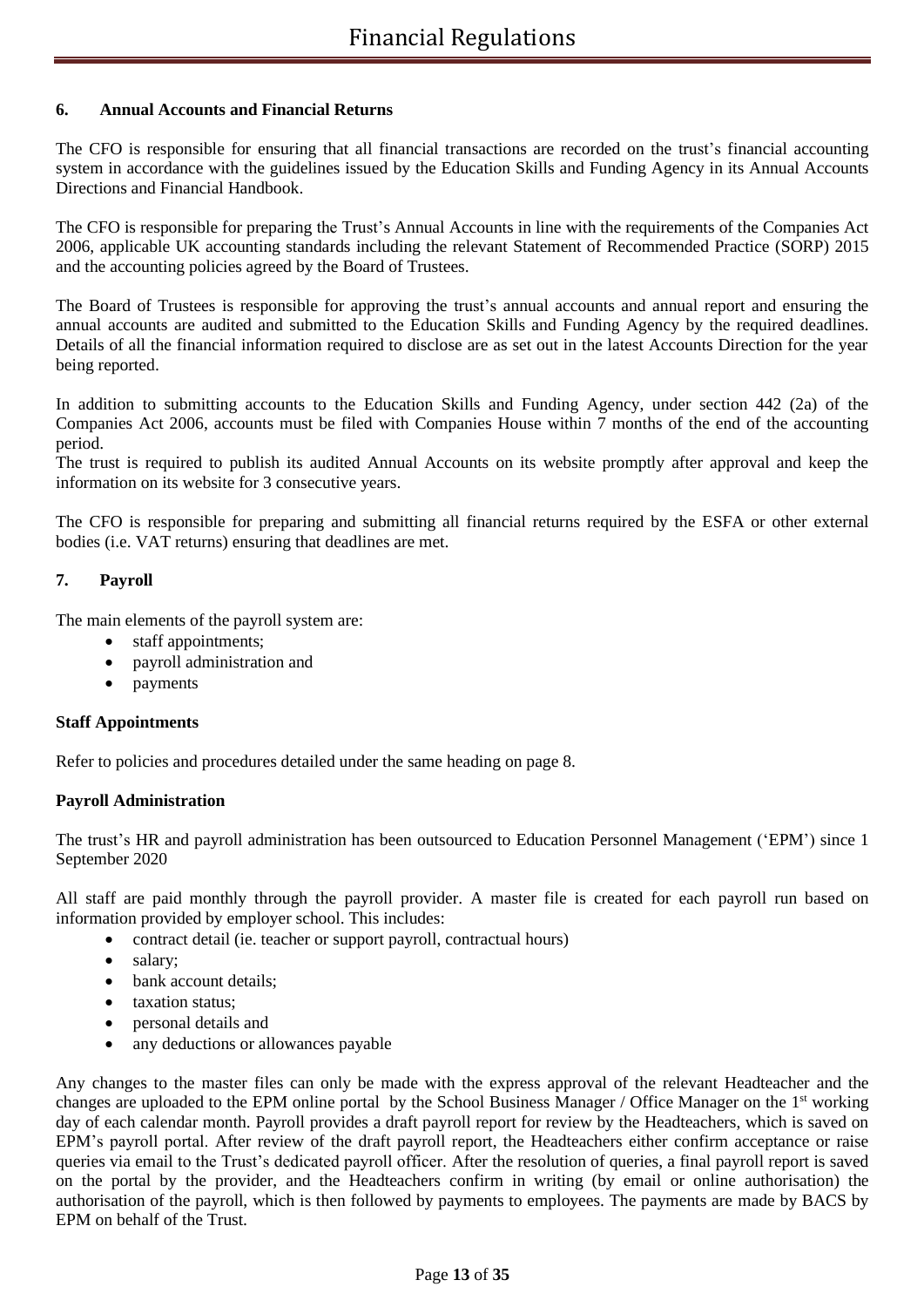The trust operates two payroll runs, one for support staff (paid on  $15<sup>th</sup>$  of each month) and one for teachers (paid on  $25<sup>th</sup>$  of each month).

All amendments to pay such as overtime, additional hours, contract changes, terminations must be documented and authorised by the Headteacher. Reports of changes made are available on the payroll portal.

## **Authorisation and Payments**

After the payroll has been processed, but before payments are dispatched, EPM provides detailed reports of the monthly payroll via a payroll portal, which is only accessible to authorised staff through a password. These reports are:

- payslips by employee
- Detailed payroll analysis by employee, including all deductions
- Variances report comparing the payroll to previous month's pay
- Summary payroll for the month
- Payment reports on BACS amounts to employees/TP/LGPS/HMRC and other 3<sup>rd</sup> parties

The reports must be reviewed and authorised together with authority to release payment by the Headteacher and evidence of this review and authorisation is evidenced on the online portal or in saved email folders.

All salary payments are made by BACS, which is initiated by the payroll agent.

The payroll provider automatically calculates the deductions due from payroll to comply with current legislation. The major deductions are for tax, National Insurance contributions and pensions. The amounts payable are summarised on the analysis tab of the payroll report. These reported payments are reconciled to the bank statements on a monthly basis by the external management accountants..

The external management accountant should select one employee at random each month and check the calculation of gross to net pay to ensure that the payroll system is operating correctly.

After the payroll has been processed, EPM provides a draft payroll journal for each payroll run, which is checked to ensure accuracy by external management accountant. The payroll journal is then processed in PS Financials by the external management accountant and reconciled to the bank payments. management accountant, Postings will be made both to the payroll control accounts and to individual cost centres. The CFO reviews the payroll control accounts each month to ensure the correct amount has been posted and allocates the payments against the charges.

On an annual basis, the Headteacher must check for each member of staff that the gross pay per the payroll system agrees to the contract of employment held on the personnel file in the Headteacher's office.

Payroll records should be kept for at least 6 years, while pension records must be retained for 40 years.

#### **Non-contractual/non-statutory payments**

In line with the current Trust's Financial Handbook, any non-contractual or non-statutory severance or compensation payments offered to staff (over the limit of £50,000) must be approved by the ESFA prior to payment.

#### **Novel and/or contentious payments**

All payments (including payroll) which are novel and/or contentious must be approved by the ESFA before taking place. Novel means outside of normal business activities. Contentious means those which might give rise to criticism.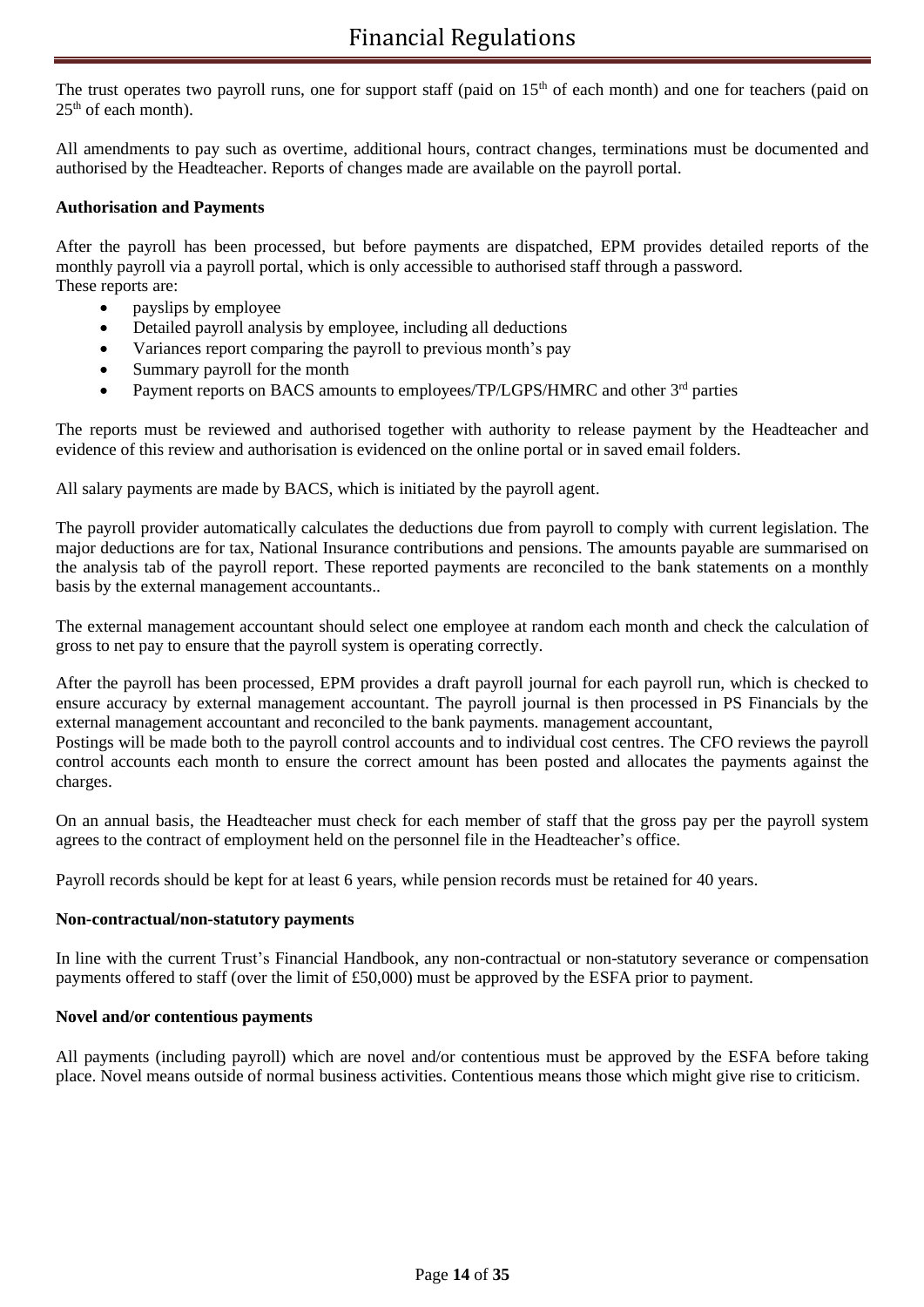## **Purchasing and Payments**

The trust wants to achieve the best value for money from all its purchases. This means they want to get what they need in the correct quality, quantity and time at the best price possible. A large proportion of their purchases will be paid for with public funds and they need to maintain the integrity of these funds by following the general principles of:

- **Probity**, it must be demonstrable that there is no corruption or private gain involved in the contractual relationships of the trust ;
- • **Accountability, the trust is publicly accountable for its expenditure and the conduct of its affairs;**
- **Fairness,** that all those dealt with by the trust are dealt with on a fair and equitable basis.

#### **Routine Purchasing**

Budget holders will be informed of the budget available to them at least one month before the start of the academic year. It is the responsibility of the budget holder to manage the budget and to ensure that the funds available are not overspent. A report detailing actual expenditure against budget (budget holder statements) will be supplied to each budget holder a week after the end of each month and budget holders are encouraged to keep their own records of orders placed but not paid for.

Budget-holders are responsible for requesting the purchase of items or services using the internal order form, which must be authorised by the Headteacher. A quote or price must always be obtained before any order is placed. Automated order authorisation is planned to be implemented during the 2020/21 financial year, which will be facilitated via the PS Online purchasing module of PS Financials.

On receipt of the authorised internal order form, the Finance Assistant of each school will determine that the appropriate budget has sufficient funds to meet the order and raise the order in PS Financial to create the commitment in the financial system. The sequentially numbered order form is then printed from the system and sent to the supplier or emailed to the supplier.

A check slip must be attached to all orders where the various stages of processing and checks undertaken can be recorded. The un-invoiced orders should be filed in the Outstanding orders file, which should be checked by the external management accountant/Finance Officereach month end to ensure that long outstanding orders are queried with the budget holders/suppliers.

PS Financial has a budget checking function, which rejects orders if it would result in a budget overspend. If the budget checking has failed for an order then the budget holder should discuss this with the CFO or Headteacher to identify potential budget virements.

Any urgent order that is placed verbally should be entered onto the accounting system as soon as possible so that a purchase order can be set up to register the financial commitment. It is not acceptable to wait until the invoice/delivery note is received before entering a commitment onto the accounting system.

The budget holder must make appropriate arrangements for the delivery of goods to the trust. On receipt the budget holder must undertake a detailed check of the goods received against the goods received note (GRN) and make a record of any discrepancies between the goods delivered and the GRN. Discrepancies should be discussed with the supplier of the goods without delay and notified to the finance office.

If any goods are rejected or returned to the supplier because they are not as ordered or are of sub-standard quality, the Finance Office should be notified. The Finance Assistant will keep a central record of all goods returned to suppliers.

All invoices should be sent to the Finance Office and will be checked against the original order for accuracy (and delivery notes where appropriate) and entered promptly on the Trust's financial accounting system by the Finance Assistant. The unique document number of the invoice posted must be marked on the check slip attached the order. The invoices should then be attached to the order and filed in the relevant invoice file (order or non-order invoices) in sequential order.

If a budget holder is pursuing a query with a supplier the Finance Office must be informed of the query and periodically kept up to date with progress.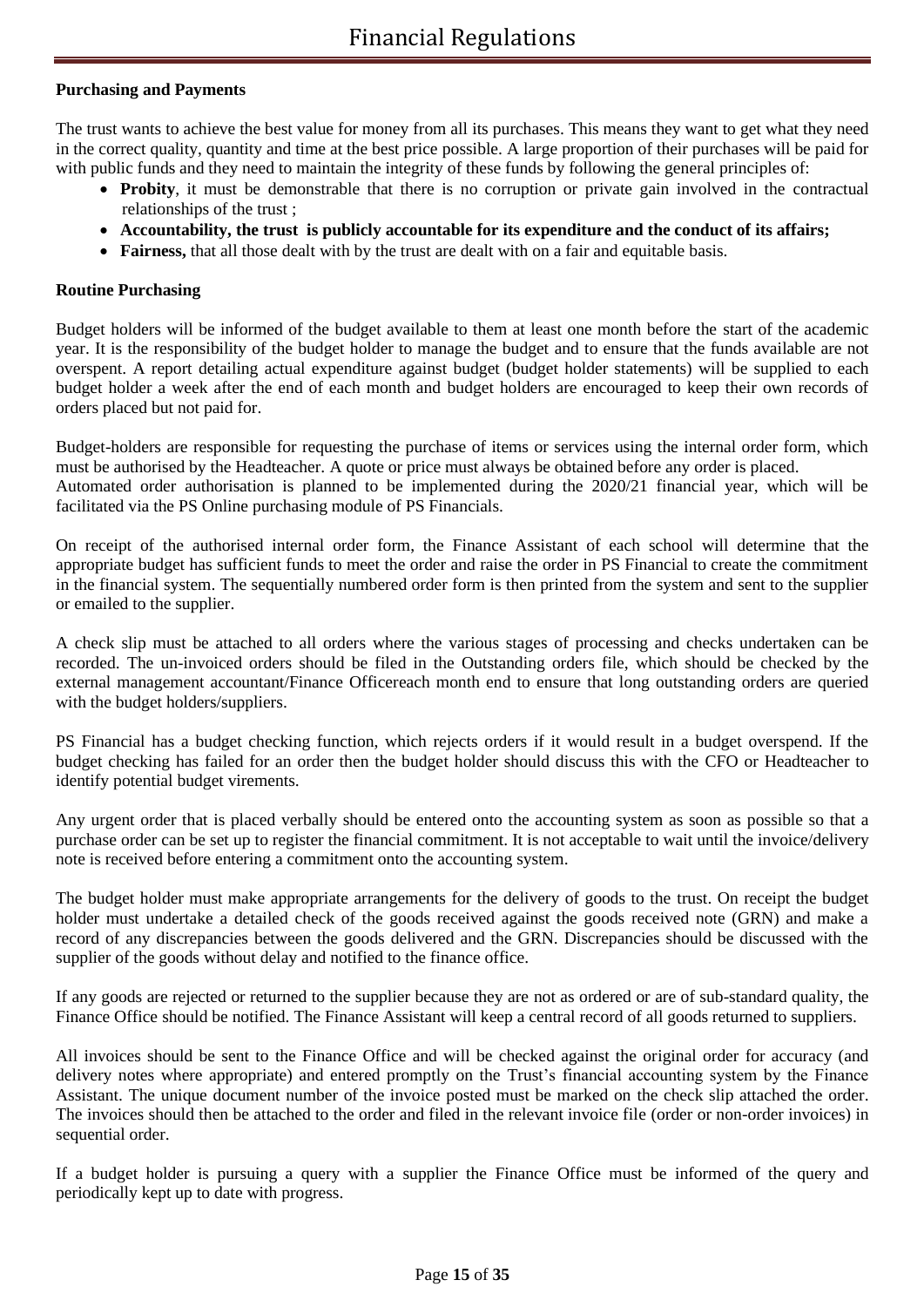# Financial Regulations

At the end of each month the external management accountant will produce a list of outstanding invoices from the purchase ledger (Aged creditor report) and this will be reviewed by the School Business Manager/ Office Manager or the CFO. The Headteacher will indicate on the list the invoices that should be paid.

The relevant staff member (per the segregation of duties s chart for each school) will then prepare the payment run in PS Financials and generate the cheques required or BACS payments. The cheques/BACS request and associated paperwork must be authorised by two of the nominated signatories. The primary payment method is now via BACS in both academies. If a signatory is authorised to both launch a BACS payments via Lloyds Commercial and authorise payments online, they must not self-authorise, therefore another signatory must authorise such payments. Appropriate rules are set up on Lloyds Commercial to avoid self-authorisation.

Once the BACS payment has been made and cheques have been dispatched to suppliers, per the segregation of duties chart for each school, invoices should be stamped as PAID and note the unique payment document number on the attached check slip/attach the system generated remittance advice to the invoice and then place it in the appropriate invoice file.

Copy invoices are not to be paid unless exhaustive checks have been performed to confirm that payment has not previously been made. References back to the original order are to be made in every case. Once the checks have been made, the invoice should be signed to confirm this and endorsed "copy invoice not previously passed for payment". Under no circumstances are payments to be made against supplier statements.

## **Orders over £5,000 but less than £50,001**

At least three written quotations should be obtained for all orders between £5,000 and £50,000 to identify the best source of the goods/services. Written details of quotations obtained should be prepared and retained by budget holders for audit purposes. Telephone quotes are acceptable if these are evidenced and emailed confirmation of quotes has been received before a purchase decision is made.

## **Orders over £50,000**

All goods/services ordered with a value over £50,000, or for a series of contracts which in total exceed £50,000 must be subject to formal tendering procedures. Purchases over £118,000 (threshold from 01/01/21) the Find a Tender service at<https://www.gov.uk/find-tender> should be used. This replaces the EU's Tender Electronic Daily form 1<sup>st</sup> January 2021 for high value contracts in the UK.

## **The Trust's Competitive Tendering Policies and Procedures are detailed under section 9 below.**

#### **Internet Purchases**

At all times, the same rigour of internal control must be placed on internet purchases as is normally applied to standard procurement with regard to separation of duties, authorisation and controls.

The Business Manager / Office Manager / Finance Assistant /Admin Assistant will be authorised to place online purchases. Requests should be made to the Finance Assistant from the budget holder in the normal manner on an official order form, which is authorised by the Headteacher.

It is the responsibility of the budget holder to ensure the internet is the most appropriate means for procurement. Where possible the official order number should be quoted on the internet order as a cross reference.

The internet order must be raised in the name of the school within the Trust with the school's address, not to an individual.

The preferred method of payment for internet purchases will be the request of an invoice from the supplier, which can be paid via the Trust's normal payment route.

Payment by an individual's personal credit/debit card should only be considered when the above options have been exhaustively attempted and failed and it is expected to be only in exceptional case rather than the norm. The approved authorisation procedures for purchases should still be adhered to and the Trust retains the right to refuse to reimburse the individual if the Trust's procedures are not followed. Reimbursement to individuals should be made in the normal manner upon production of an original invoice/receipt.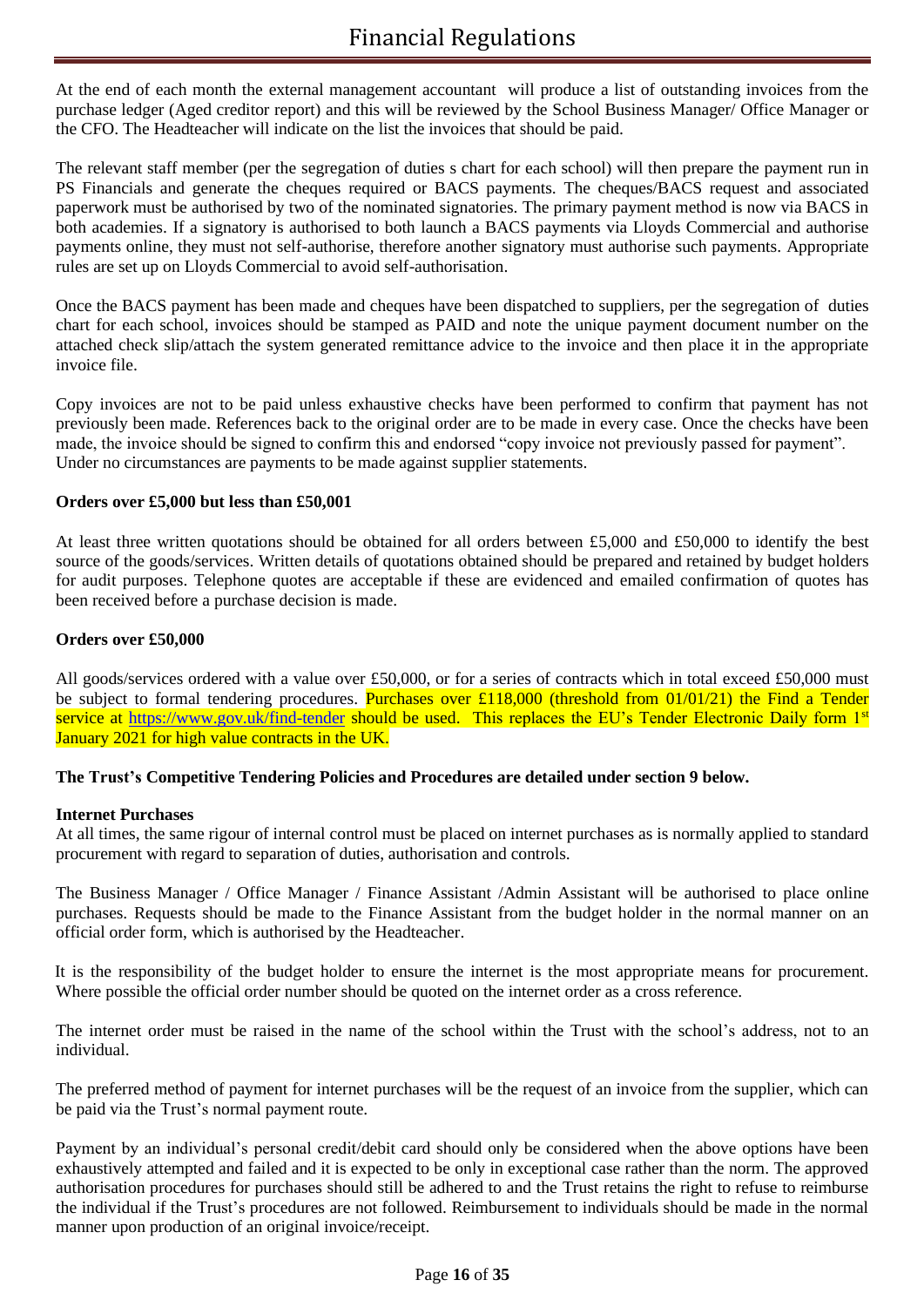Supplier invoices, delivery notes and all relevant documentation should be obtained for all internet purchases and retained within the normal filing system. This is especially important if the Trust is to recover any VAT element.

All purchases should only be made from secure websites that the Business Manager/Office Manager/Finance Assistant/Office Assistant has gained reassurance they are safe and free from fraudulent activity. The use of online auction websites is not recommended.

## **Purchase Cards (credit or debit cards)**

Purchase cards may be issued by schools within the trust to key staff members (*i.e. Headteachers, members of SLTs* and School Business Managers only) to purchase items for the school instead of using petty cash. These key staff members are generally the authorised signatories, although a senior administrative member of staff may be given authorisation, at the Headteacher's discretion.

Purchase cards are issued in the name of schools within the Trust with an authorised total spend limit of £15,000 (or lower) for all cards in a month (per school for credit cards).

The cards are held by the authorised users and they are responsible for keeping the cards safe at all times.

The card holders are only authorised to use the cards for purchases on behalf of the trust and understand that **personal use is not permitted under any circumstances.**

Purchase cards should only be used where the normal payment methods (cheques/BACS) are not possible/feasible (i.e. internet purchases in some cases) and it should not be used to circumvent the approved payment procedures. Supplier invoices should not be paid via purchase cards.

The routine purchase procedures with regards to authorised internal order forms are required to be followed prior to use of the purchase card. The cardholders are only authorised to use the purchase cards for purchases below £4,999 for items ordered using the internal order forms or up to  $\text{\pounds}200$  if it is used for purchases to replace the use of petty cash.

The cardholder must retain/obtain all relevant receipts (VAT receipts), delivery notes and invoices in relation to each card purchase, which should be forwarded to the Finance Assistant/Admin Assistant for processing in the accounting system as soon as possible after the transaction has taken place.

Credit card transaction are recorded on the credit card control account, which is reconciled to the monthly credit card statement by the Finance Officer/Admin Officer and checked by the external management accountant each month end.

The debit card payments are recorded on the bank account in the accounting system and reconciled via the monthly bank reconciliation process by the external management accountant

All relevant documentation with regards to card purchases should be filed in the relevant Credit Card/Debit Card transaction files.

The misuse of purchase cards are strictly forbidden and may result in disciplinary procedures against the member of staff involved.

## **Petty Cash**

The schools within the trust maintain a maximum petty cash balance of £500 at each school. The cash is administered by a member of the office staff as detailed in the financial duties chart for each school and is kept in each school office's lockable cash-tin or safe.

The only deposits to petty cash should be from cheques cashed specifically for the purpose (e.g.float).

The receipt should be recorded in the petty cash book and the accounting system with the date, amount and a reference, normally the cheque number, relating to the float. All other cash receipts for whatever reason should be paid directly into the bank.

In the interests of security, petty cash payments will be limited to £30. Higher value payments should be made by BACS or cheque directly from the main bank account as a cash book payment.

All purchases made through petty cash, regardless of size, should be pre-authorised.

#### Page **17** of **35**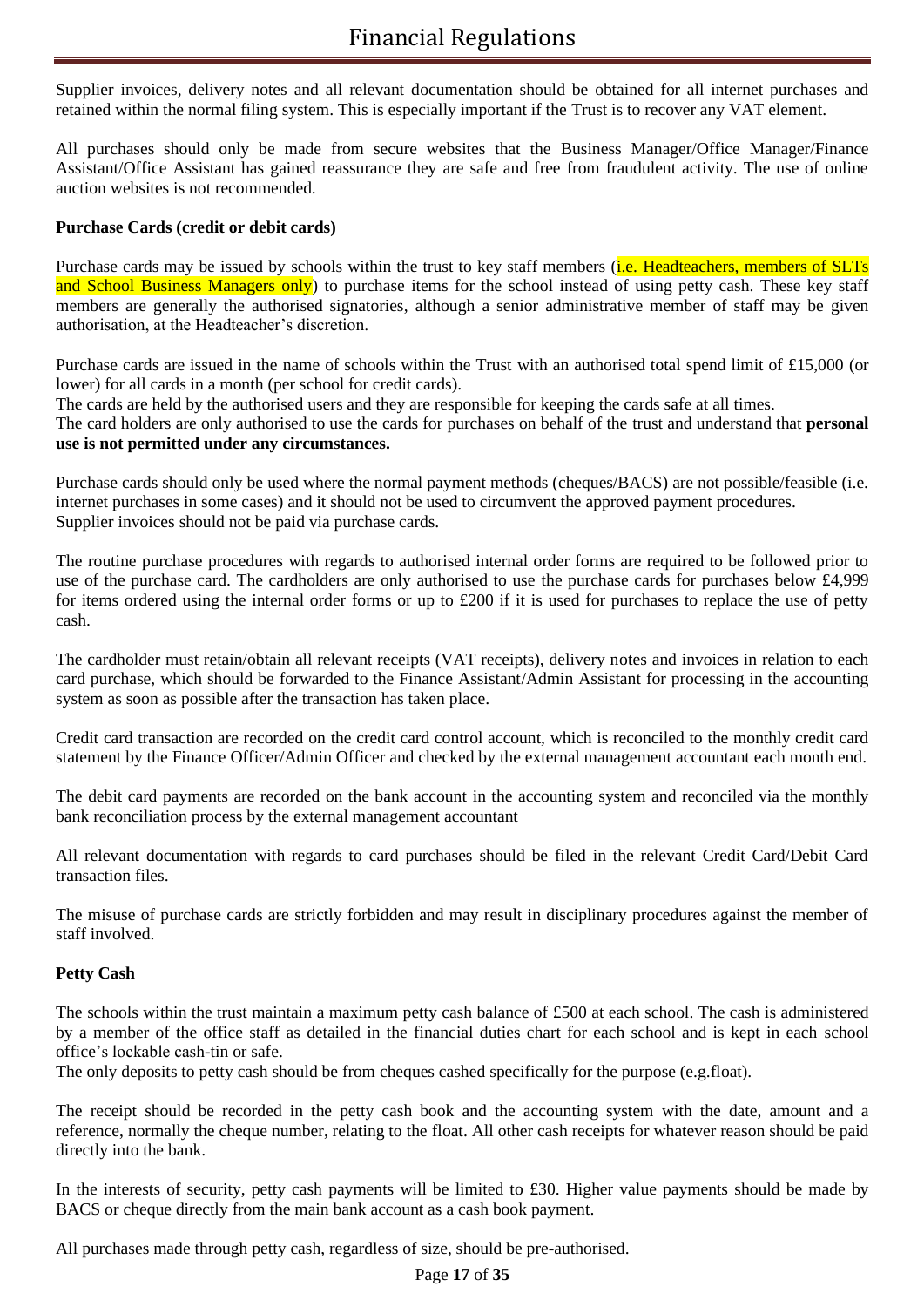All payments made must be supported by VAT receipts for the goods purchased, along with an appropriate voucher signed by the member of staff receiving the cash.

The relevant member of staff is responsible for entering all transactions into the petty cash book and the accounting system on a weekly basis.

The School Business Manager is responsible for reconciling the petty cash account each month. The reconciliation will involve matching cash in hand, plus the value of receipts and vouchers received for claims made against the imprest value.

Petty cash count must be undertaken at each month end and a petty cash count sheet completed and signed by two members of staff must be sent to the CFO as evidence.

Unannounced cash counts should be undertaken by the CFO once a term to ensure that the cash balance reconciles to supporting documentation.

Petty cash should be held in a locking cash box in the school office and put in either a locked cupboard or safe overnight.

## **Lease Agreements**

The Trust may only take out operating leases and must not enter into a finance lease agreement without the approval of the ESFA. An operating lease means entering into an agreement to rent equipment whereas a finance lease is equivalent to committing the trust to a loan, for which permission from the ESFA is required.

The Trust will consider the following when taking out/renewing lease agreements:

- Independent procurement advice on leases, i.e. DfE advice in the Academies Procurement Resource Buying for Your Trust
- Schemes that include 'cashback' or 'free' or subsidised equipment/goods should be avoided.
- Leasing agreements will only be made where the financial arrangements are such that they benefit the Trust and the Finance Committee have given their approval.
- **For leases above £10,000 over the term of the lease, approval must come from the Full Local Governing Body before any lease is signed.**
- Once approval has been given, lease agreements should be signed by the Headteacher on behalf of the Governors.
- The Headteacher will be responsible for ensuring that all leasing agreements are kept under review and that appropriate arrangements are made for renewals. Some agreements will require the trust to give notice of termination even though an expiry date has been specified (always check the small print).

Any lease entered into must meet the following criteria:

- Ownership of the asset must remain with the leasing company and there is no option for the Trust to purchase the asset at any time;
- Any extension of the lease must be at open market values;
- The Trust will not benefit from any sale proceeds of the asset;
- The termination value of the lease is equal to or exceeds 10% of the value of the asset at the commencement of the lease.

## **8. Competitive Tendering**

#### **Introduction to Tendering**

Approval of contracts over £50,000 will only be made following the trust 's competitive tendering procedure. If the trust is undertaking a high-value or EU-qualifying purchase an Invitation to Tender must be issued as part of the process. An Invitation to Tender (ITT) is a pack of documents sent out to potential suppliers inviting them to submit a bid.

For more specialist or complex works and purchases, the trust may choose to appoint a professional third party to carry out the tender process on their behalf (i.e. procurement consultant, architect). If a third party is used, it is expected to apply these regulations with the same rigour and ensure that the principles of the Office of Government Commerce (OGC) Procurement Policy and Standards Framework are adhered to.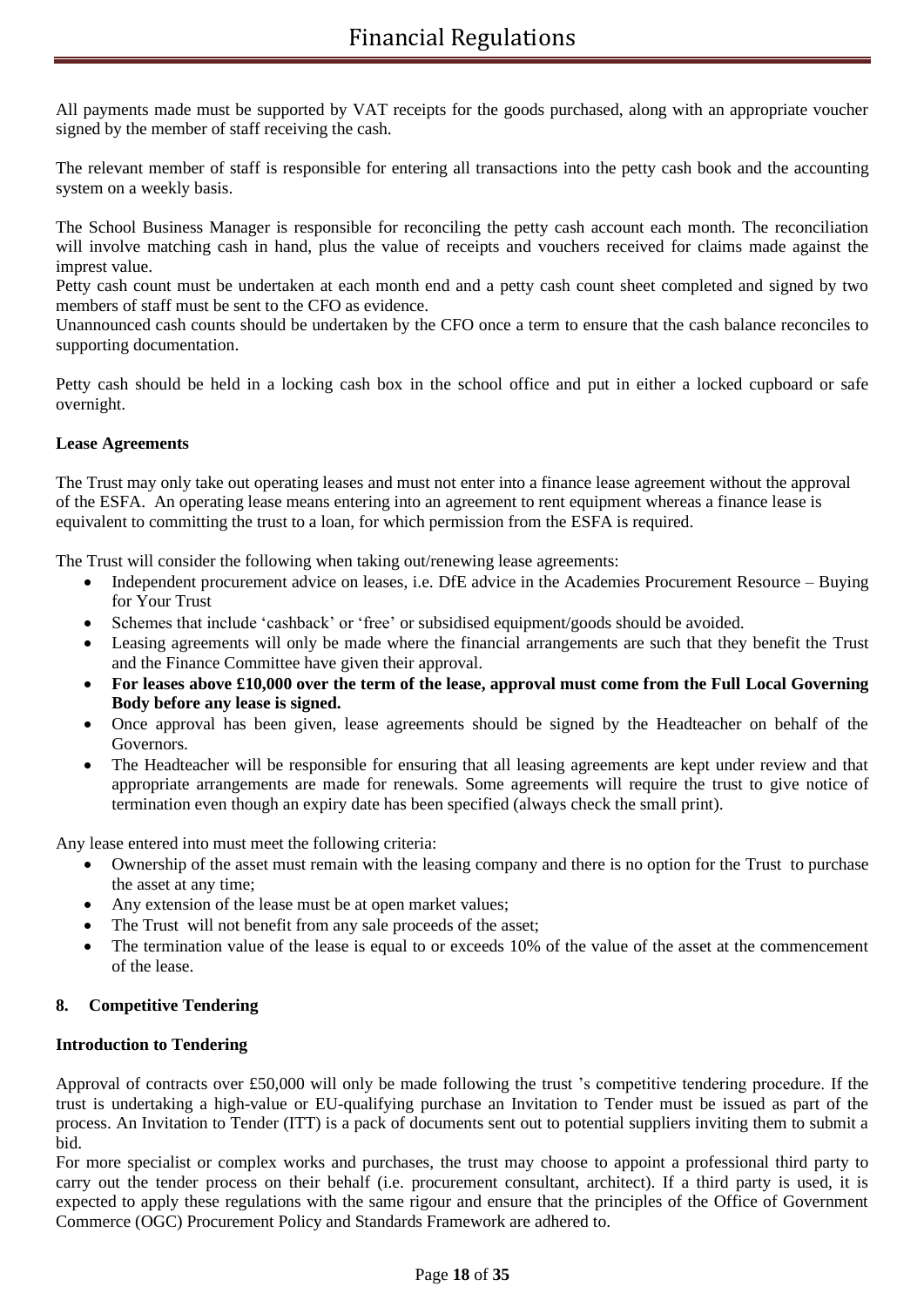Contracts for supplies and services where the value equals or exceeds £189,330 and for works where the values equals or exceeds . £4,733,252,413) are subject to further requirements as per the Public Contracts Regulations 2006. Such contracts require advertisement in the Official Journal of the European Union (OJEU). This is the publication in which all tenders from the public sector which are valued above a certain financial threshold according to EU legislation must be published. These thresholds are net of VAT. Further advice may be found in the following websites: [www.education.gov.uk/schools/adminandfinance/procurement/b0069810/buying-basics/purchasing/ojeu](http://www.education.gov.uk/schools/adminandfinance/procurement/b0069810/buying-basics/purchasing/ojeu) [www.ojec.com/Default.aspx](http://www.ojec.com/Default.aspx)

## **Forms of Tenders**

There are three forms of tender procedure: open, restricted and negotiated and the circumstances in which each procedure should be used are described below.

- **Open Tender:** This is where all potential suppliers are invited to tender. The budget holder must discuss and agree with the CFO how best to advertise for suppliers e.g. general press, trade journals or to identify all potential suppliers and contact directly if practical. This is the preferred method of tendering, as it is most conducive to competition and the propriety of public funds.
- **Restricted Tender:** This is where suppliers are specifically invited to tender. Restricted tenders are appropriate where:
	- o there is a need to maintain a balance between the contract value and administrative costs,
	- o a large number of suppliers would come forward or because the nature of the goods are such that only specific suppliers can be expected to supply the trust 's requirements,
	- o the costs of publicity and advertising are likely to outweigh the potential benefits of open tendering.
- **Negotiated Tender:** The terms of the contract may be negotiated with one or more chosen suppliers. This is appropriate in specific circumstances:
	- o the above methods have resulted in either no or unacceptable tenders,
	- o only one or very few suppliers are available,
	- o extreme urgency exists,
	- o additional deliveries by the existing supplier are justified.

#### **Preparation for Tender**

Full consideration should be given to:

- objective of project
- overall requirements
- technical skills required
- after sales service requirements
- form of contract.

It may be useful after all requirements have been established to rank requirements (e.g. mandatory, desirable and additional) and award marks to suppliers on fulfilment of these requirements to help reach an overall decision.

#### **Invitation to Tender**

If a restricted tender is to be used then an invitation to tender must be issued. If an open tender is used an invitation to tender may be issued in response to an initial enquiry.

An invitation to tender should include the following:

- introduction/background to the project;
- scope and objectives of the project;
- technical requirements:
- implementation of the project:
- terms and conditions of tender and
- form of response.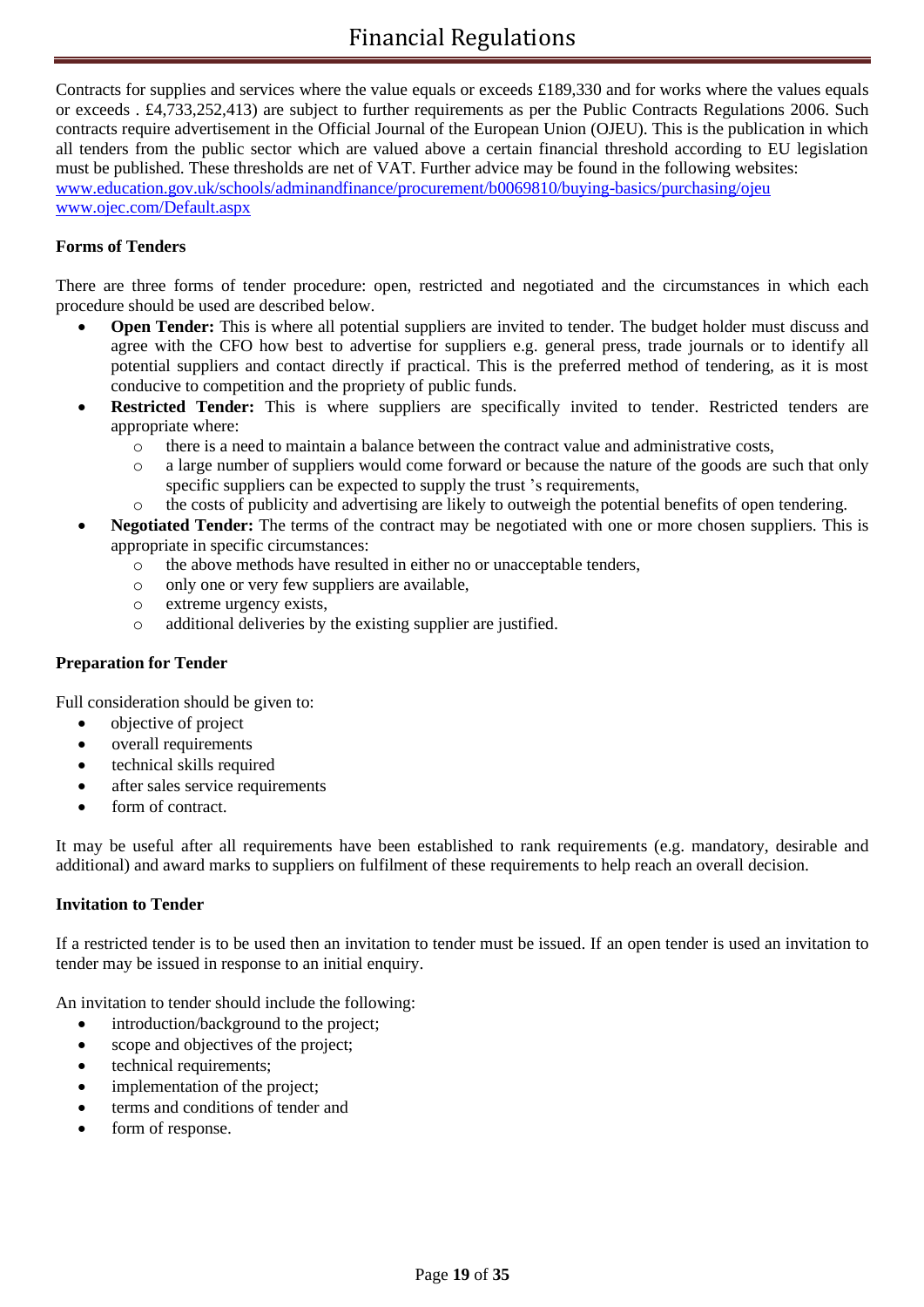## **Aspects to Consider**

## *Financial*

- Like should be compared with like and if a lower price means a reduced service or lower quality this must be borne in mind when reaching a decision.
- Care should be taken to ensure that the tender price is the total price and that there are no hidden or extra costs.
- Is there scope for negotiation?

## *Technical/Suitability*

- Qualifications of the contractor
- Relevant experience of the contractor
- Descriptions of technical and service facilities
- Certificates of quality/conformity with standards
- Quality control procedures
- Details of previous sales and references from past customers.

## *Other Considerations*

- Pre sales demonstrations
- After sales service
- Financial status of supplier. Suppliers in financial difficulty may have problems completing contracts and in the provision of after sales service. It may be appropriate to have an accountant or similarly qualified person examine audited accounts etc.

## **Tender Acceptance Procedures**

The invitation to tender should state the date and time by which the completed tender document should be received by the trust. Tenders should be submitted in plain envelopes clearly marked to indicate they contain tender documents. The envelopes should be time and date stamped on receipt and stored in a secure place prior to tender opening. Tenders received after the submission deadline should not normally be accepted.

## **Tender Opening Procedures**

All tenders submitted should be opened at the same time and the tender details should be recorded. Two persons should be present for the opening of tenders, usually the CFO and the Headteacher. In case of unavailability of one or both of them, the Business Manager and one of the Assistant Heads may open the tenders.

A separate record should be established to record the names of the firms submitting tenders and the amount tendered. This record must be signed by both people present at the tender opening.

## **Tendering Evaluation Procedures**

In order to achieve fair evaluation and best value, a minimum of 3 valid tenders should be obtained to conclude the tendering process. In any consideration of less than that number being received, the Local Governing Body should consider whether this is sufficient and consider re tendering. Decisions to go ahead should be fully documented

The evaluation process should involve at least two people (generally the CAO/Headteacher and CFO). Those involved should disclose all interests, business and otherwise, that might impact upon their objectivity. If there is a potential conflict of interest then that person must withdraw from the tendering process.

Those involved in making a decision must take care not to accept gifts or hospitality from potential suppliers that could compromise or be seen to compromise their independence.

Full records should be kept of all criteria used for evaluation and for contracts over £50,000 a report should be prepared for the FAR highlighting the relevant issues and recommending a decision. For contracts under £50,000 the decision and criteria should be reported to the Local Finance & Premises Committee.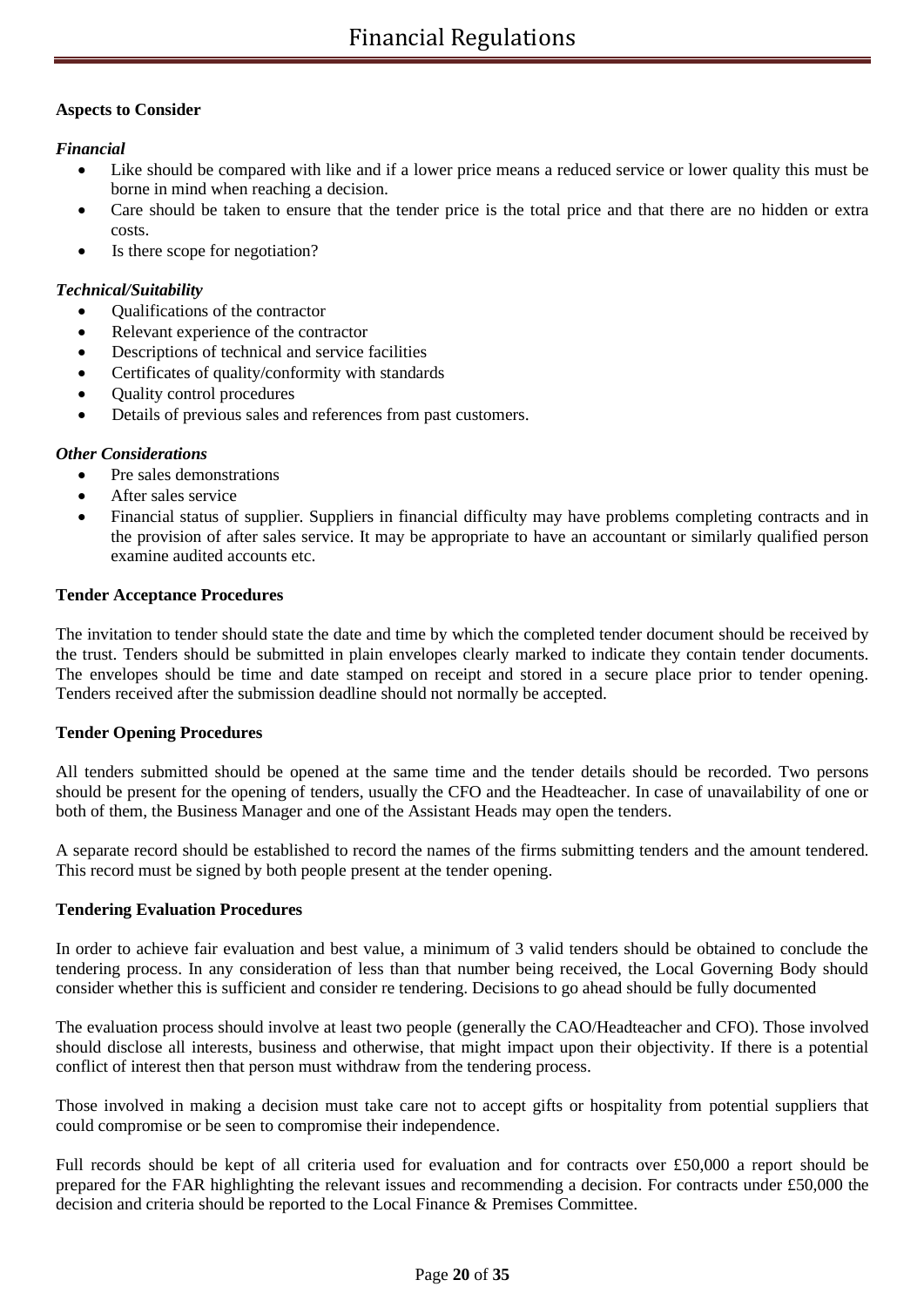Where required by the conditions attached to a specific grant from the ESFA, the department's approval must be obtained before the acceptance of a tender.

The accepted tender should be the one that is economically most advantageous to the trust . All parties should then be informed of the decision.

Where a tender other than the lowest has been accepted, the reasons for its acceptance must be documented and reported to the Governing Body/FAR. All decisions made must be justified and recorded as such in the minutes of that meeting for future reference.

A copy of the tender documentation should be held on site for easy reference as required.

Acceptance of any tender will be confirmed to the contractor in writing and no work shall be started until this has been done.

Any contracts awarded will include a paragraph to the effect that any contractor will be prohibited from transferring or assigning, directly or indirectly, any portion of the contract to any other person or contractor, without the written permission of the Governing Body/FAR.

## **9. Income**

The main sources of income for the trust are the grants from the ESFA and the London Borough of Newham. The receipt of these sums is monitored directly by the CFO who is responsible for ensuring that all grants due to the trust are collected and reconciled to the accounting records.

The trust also obtains income from:

- parents, mainly for educational visits and extended school provisions (HSDN, breakfast club, after school clubs, 6 o'clock club, FT nursery etc)
- HMRC VAT reimbursements
- Other public bodies (insurance claims, student grants, polling station fee)
- the public, mainly for sports/hall lettings (karate club), site manager's rent (St Helen's)
- Other local schools sale of services (mentoring, course fees etc), recharge for cost incurred re partnership projects (FOV)
- Bank interest

#### **Grants received and other non-cash/cheque income**

The Business Manager/Office Manager is responsible for entering the grant income onto the trust's accounting system based on the remittance advices received from the grant giving body (primarily ESFA and London Borough of Newham). Where income received in the bank without remittance advice, the Business Manager/Office Manager will request supporting documentation from the relevant body.

The Business Manager/Office Manager is responsible for entering all other income received in the bank (i.e. bank interest, sales income , Site Manager's rent, and fees for courses) onto the trust's accounting system ensuring the appropriate supporting documentation is maintained.

No debts should be written off without reasonable attempts made to recover it. Refer to debt write off limits on page 3. **Cash and cheques received in the school**

The Business Manager/Office Manager is responsible for entering all the income received in the school onto the trust's accounting system weekly. This should be based on the completed record sheet (where applicable) prepared by the Admin Assistant of the amount received, the name of the person/organisation making the payment, the date the payment is received, and the method, i.e. cash or cheque.

The income received in the school will be banked using a paying in books and the transaction should be recorded to the paying in control account in PS Financials, which will be reconciled monthly by the external management accountants.

All income received by the trust should be banked *in full* at least fortnightly (schools use secure collection by G4S) or earlier depending on the amount. The insurance policy cover for cash and cheques held on site must not be exceeded.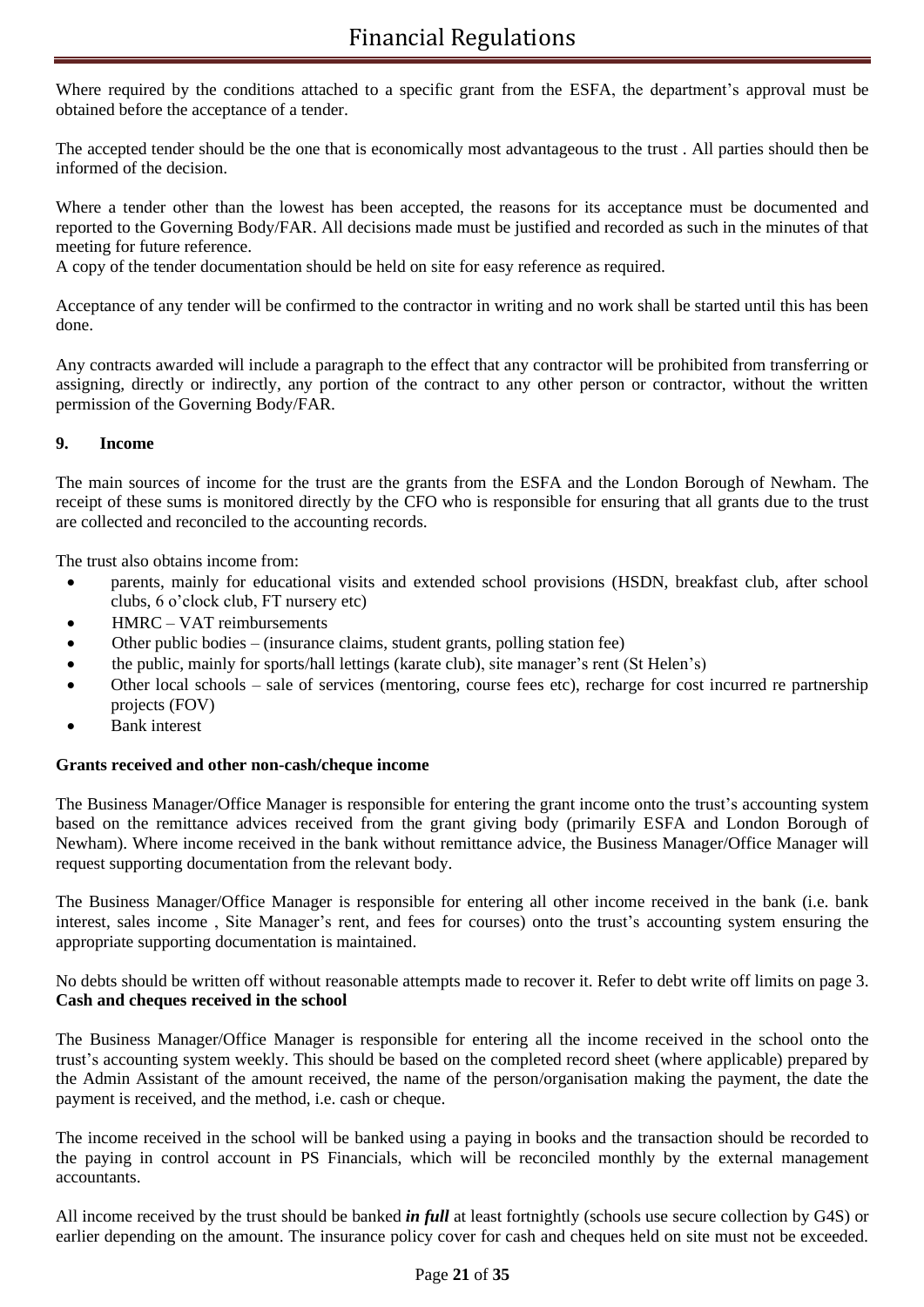However, if a high level of income is expected e.g. proceeds for residential or visit abroad, the insurer must be informed to obtain additional short term cover, and the income must then be banked as soon as is practicable**.**

## Personal cheques should not be cashed.

When income is banked the record sheet must be totalled in value in order to provide a clear cross reference to the value entered on the bank paying in slip. The bank paying in slip number should then be entered onto the record sheet to assist in providing a clear and simple audit trail.

When banking money received (either cash or cheques) the bank paying in slips will be completed in full, clearly showing the split between cash and cheques, and each cheque will be listed separately.

Income received by the trust in relation to extended school provision (breakfast club, 6 o'clock club, FT nursery, course fees) or residential educational visits will be acknowledged to the payer by issue of a receipt. Copies of receipts issued should be retained for future reference, e.g. to resolve a dispute over payment.

## **Custody**

Official, pre-numbered trust receipts should be issued for all cash and cheques received where no other formal documentation exists. All cash and cheques must be kept in the Finance Office safe prior to banking. Banking should take place fortnightly or more frequently if the sums collected exceed the insurance limit on the Finance Office safe/cash-box.

Monies collected must be banked in their entirety in the appropriate bank account. The Business Manager/Office Manager is responsible for preparing reconciliations between the sums collected, the sums deposited at the bank and the sums posted to the accounting system.

## **SchoolMoney / Parentpay / Payplus (online cash collection system)**

The schools within the Trust use various online payment systems enabling parents to pay for services (clubs), uniform and educational visits via an automated portal It also enables staff to pay for meals The aim of the system is to make it easier for parents to pay for services, reduce cash handling in the school offices and utilised office staff time more efficiently.

The Admin Officer or Finance Officer set up the "items to pay for" for each pupil (e.g. breakfast club, visits). The parents can log onto the system using their unique log in names/password and select the items to pay for with their bank cards.

A daily report is then obtained by the Business Manager/Office Manager from the SchoolMoney/Parentpay/Payplus system detailing the individual items paid and amount paid by pupil, which is then reconciled to the relevant school's bank statement and then posted in PS Financials. The report is then files as a backup for income received.

Reports showing the outstanding balances owed by each pupil (parent) can be obtained from the system enabling the Admin Officer to contact relevant parents if needed but also assist in the monthly monitoring by the Admin Officer.

Any oustanding balances over £100 per parent/staff must be reported to the Headteacher on a monthly basis to ensure that unpaid debts are not accumulating without corrective action taken.

## **Curriculum Visits/Educational Visits**

A member of the office staff, as detailed in the financial duties chart for each school, will prepare a record sheet/set up the visit on the SchoolMoney/Parentpay/Payplus system for each student intending to go on the curriculum/educational visit showing the amount due. Note: all parental contributions for subject visits are voluntary; therefore no debtor balance occurs in case of non-payment by a student.

The parents are encouraged to pay online (see section above), use of cash is only accepted in exceptional circumstances. The Admin Assistant/Office Manager is responsible for recording the monies collected on the record sheet/online payment system against the student making the payment. No receipts are issued for curriculum visits.

The Admin Assistant should maintain an up to date record for each student showing the amount paid and the amount outstanding. This record should be sent to the class teacher on a weekly basis if relevant.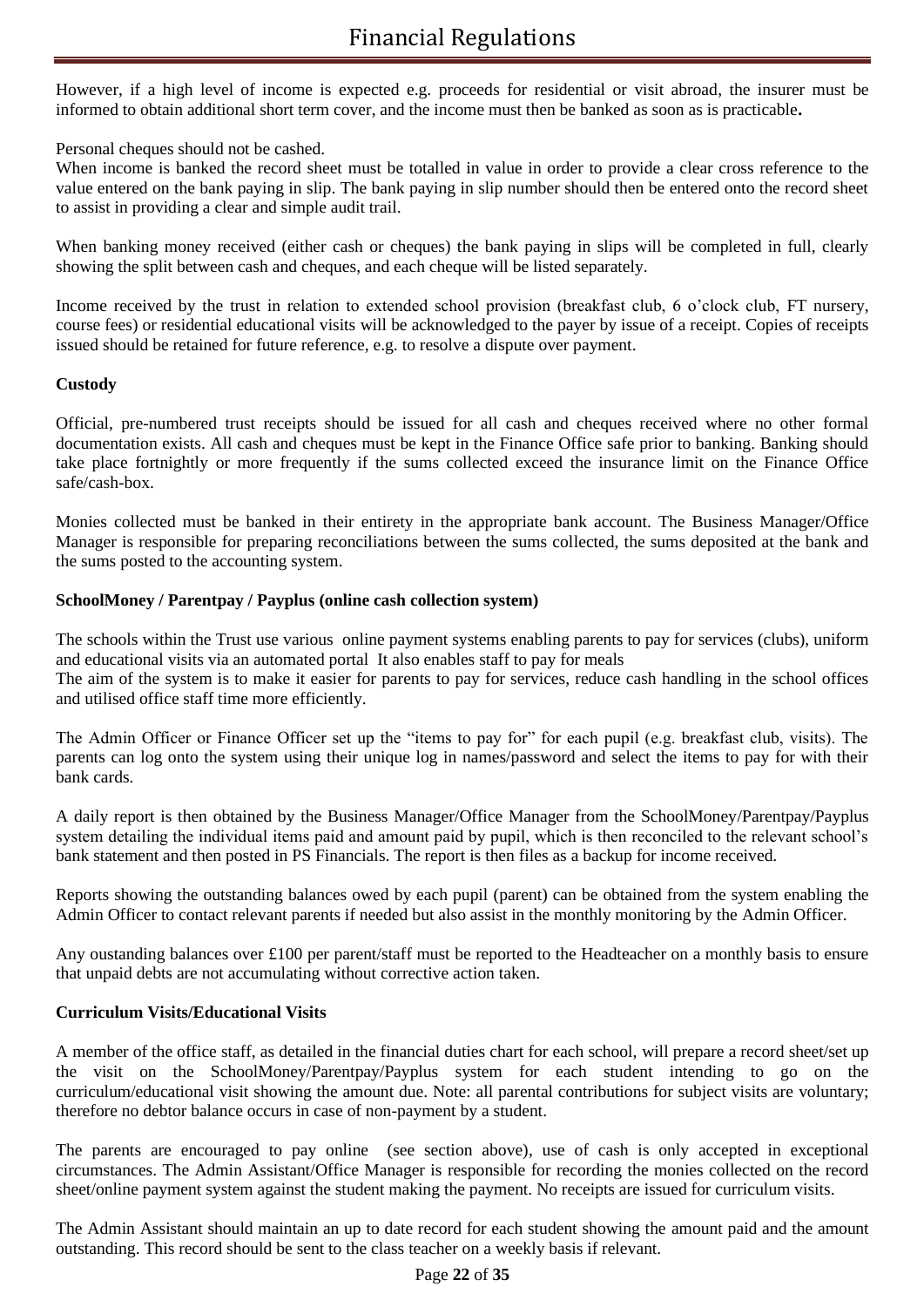The income received via SchoolMoney/Parentpay/Payplus will be recorded in PS Financial as described in the section above.

## **Residential Visits and Extended School Income**

The income for residential trips are administered and collected by the Admin Assistant in the same way as described above using the school's online payment system..

Students/parents should make payment online, use of cash is only accepted in exceptional circumstances., Official trust receipt will be issued for all payments. In case of non-payment for international or residential visits, the Admin Assistant/Office Manager will contact the parents to collect the contribution.

The income received will be banked and recorded on the trust 's accounting system as described above in sections Cash and Cheques received in the school/SchoolMoney.

There are separate cost centres (accounts) set up in PS Financials for each residential/annual visits and extended school provision to record all income and expenditure incurred. Annual trading accounts will be prepared by the CFO to enable the assessment and monitoring the trust's financial contribution to all residential trips/extended school provision.

Heaven Sent Day Nursery (St Francis') will investigate the possibility of invoicing parents termly in advance for the Heaven Sent Nursery places during 2020/21 financial year.

## **Lettings**

The trust's premises are the responsibility of the Board of Trustees, who delegated authority to the school's Local Governing Bodies to permit organisations or individuals use of any part of the premises. All lettings should comply with the school's Lettings and Charging Policy.

The Business Manager/Office Manager is responsible for maintaining records of bookings of facilities and for identifying the sums due from each organisation. Payments must be made in advance for the use of facilities wherever possible.

The Business Manager/Office Manager will establish a sales ledger account for each organisation and produce a sales invoice from the accounting system.

Organisations using the facilities should be instructed to send all payments to the Finance Office. Payments by BACS should be encouraged whenever possible.

The external management accountants will review the Sales ledger report (aged debtors) each month end to identify any long outstanding debtor balances. The Business Manager/Office Manager will chase outstanding debts and ensure that no facilities are used by the relevant debtor unless payment has been received by the school.

In the absence of specific terms agreed with the hirer (usually payment in advance, payment terms will be 28 days from date of hire. If payment has not been received by the due date, the following will apply:

| 28 days after date of hire<br>(a)           | First reminder letter to be issued. At         |
|---------------------------------------------|------------------------------------------------|
|                                             | this point all future hire dates will be       |
|                                             | suspended pending payment in full.             |
| 14 days after first reminder letter<br>(b)  | Second reminder letter to be issued            |
|                                             | advising the hirer that non-payment could      |
|                                             | result in referral to the trust 's legal       |
|                                             | services provider.                             |
| 14 days after second reminder letter<br>(c) | Issue report to the Local Governing            |
|                                             | <b>Body</b> for advice on how to proceed (e.g. |
|                                             |                                                |
|                                             | for recovery of debt).                         |
|                                             | referral to trust 's legal services provider   |

If, having taken legal advice, it is determined that the debt is not recoverable it will need to be 'written off' following the appropriate authorisation process.

No debts should be written off without authorisations. Delegation of authority of authorise write offs are detailed on page 3 of this manual.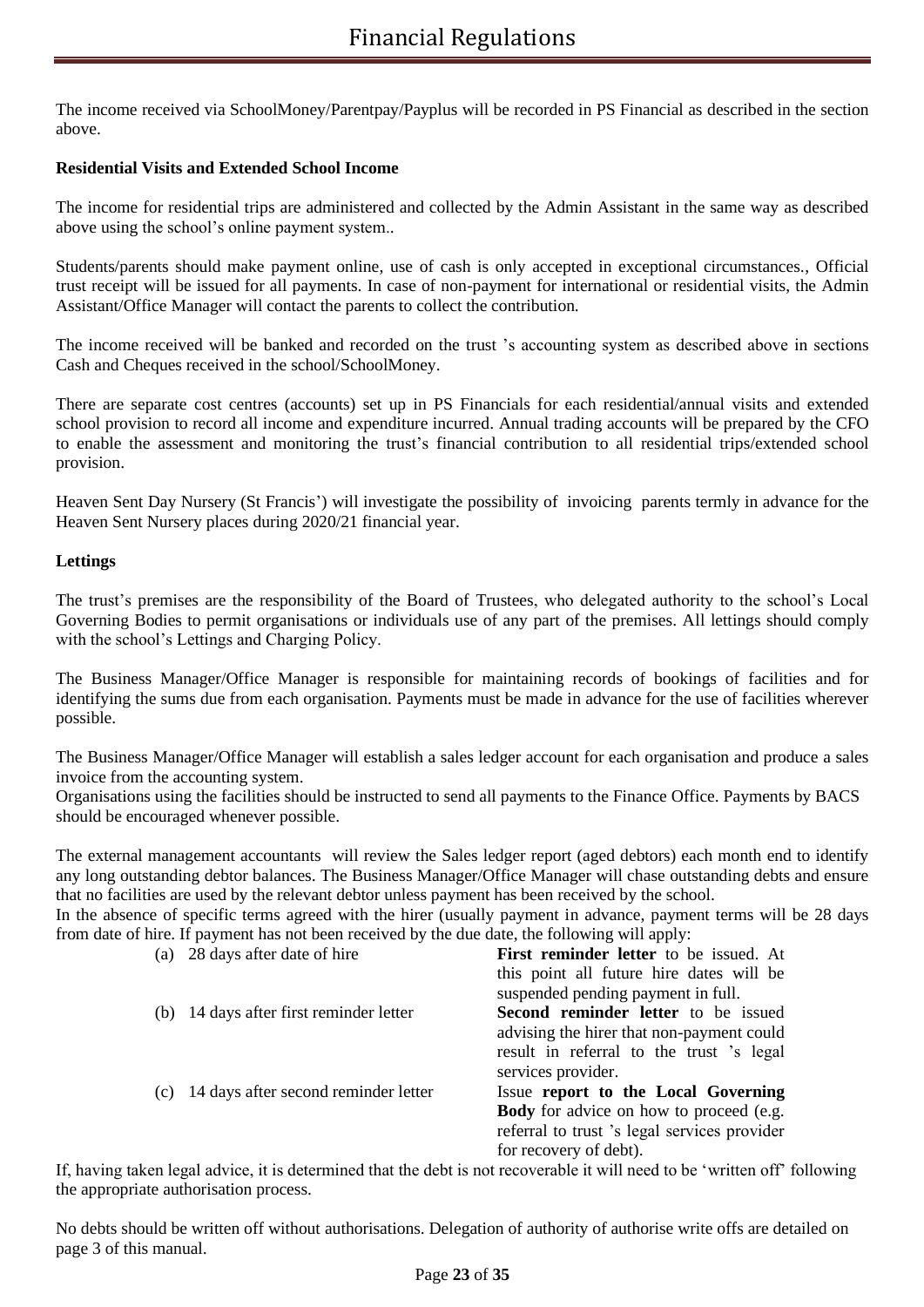## **Cash Management, Banking and Investments**

#### **Bank Accounts**

The opening of all accounts must be authorised by the governing body who must set out, in a formal memorandum, the arrangements covering the operation of accounts, including any transfers between accounts and cheque signing arrangements. The operation of systems such as Bankers Automatic Clearing System (BACS) and other means of electronic transfer of funds (i.e. Direct Debits and Standing Orders) must also be subject to the same level of control.

The trust's bank accounts are held at Lloyds Bank's managed by their Academies Team.

The trust uses on-line banking via Lloyds Commercial Banking to monitor the bank balances and obtain bank statements whenever required. Access to Lloyd Commercial Banking is restricted to the Headteachers, CFO and the Business Manager/Office Manager and secondary payment signatories (Deputy and Assistant Head teachers)

Further details are included on the schools' Bank Mandate.

## **Borrowing**

The bank has been instructed not to allow any bank account operated by the trust to become overdrawn. In line with the Academies Financial Handbook, approval must be obtained from ESFA for any borrowing including overdraft facilities.

#### **Deposits**

Particulars of any deposit must be entered on a copy paying-in slip, counterfoil or listed in a supporting book. The details should include:

- the amount of the deposit and
- a reference, such as the number of the receipt or the name of the debtor.

Detailed procedure for depositing cash and cheques are detailed under the Income section above.

#### **Payments and withdrawals**

All cheques and other instruments authorising withdrawal from school bank accounts must bear the signatures of two of the following authorised signatories:

- Headteacher;
- Deputy Headteacher;
- Assistant Headteacher;
- Business Manager

This provision applies to all accounts, public or private, operated by or on behalf of the governing body of the school.

Transfers between the trust's bank accounts if more than one bank account, should have a suitable narration to facilitate audit trail, especially where on line banking facilities are used.

- Internal transfers between bank accounts are initiated by the CFO and primarily used for:
	- Distributing VAT refund received from HMRC (based on monthly VAT return)
	- Paying internal recharges when one school pays for services on behalf of another (based on signed Internal Recharge form)
	- Payment of trust partnership contribution

A copy of the internal transfers are available from Lloyd Commercial Banking portal.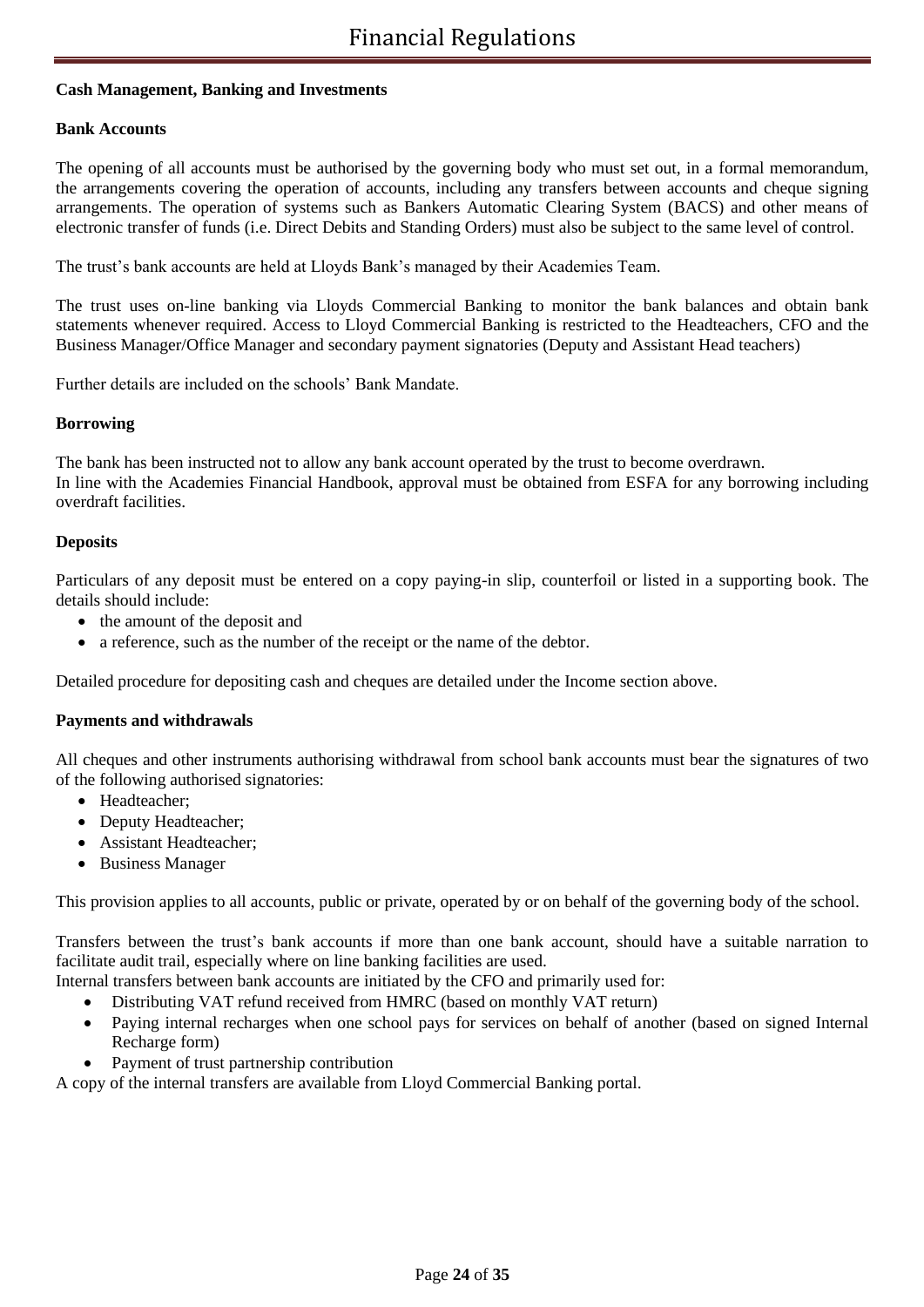## **Bank reconciliations**

The CFO must ensure bank statements are received regularly and that reconciliations are performed at least on a monthly basis. Reconciliation procedures must ensure that:

- all bank accounts are reconciled to the trust 's cash book:
- reconciliations are prepared by the external management accountants (or CFO and
- adjustments arising are dealt with promptly.

The month-end reconciliations must be signed by the CFO and the Chief Accounting Officer and filed in the reconciliations file.

## **Petty Cash Accounts**

Petty cash is recorded on PS Financials from the petty cash vouchers. The Admin Officers are responsible for the payment of expense vouchers.

The Finance/Admin Officer is responsible for checking and confirming the reconciliation of the cash float.

Procedures relating to petty cash are as follows:

- Cheques drawn to replenish the petty cash float (maximum up to £500) are subject to normal cheque signing procedures.
- Payments from petty cash are only made on production of a till receipt or other certification that payment has been made and claims cannot exceed £30 in value (Motor expenses cannot exceed £50) unless agreed by the Headteacher. Vouchers are subject to the same authorisation procedures as purchase order requisitions.
- The Admin Officer signs the payment voucher when cash payments are issued and the staff member receiving the cash payment must also sign the payment voucher confirming receipt of the cash.
- The petty cash float, which should not exceed £500, is kept in either the safe or a lockable cash-tin/cupboard when not in use.
- The petty cash float is reconciled monthly to ensure all cash is accounted for.
- No personal cheques are cashed through petty cash; and
- The petty cash float is only reimbursed by a cheque from the school's bank account.

In addition to the CFO's termly checks, the trust's Internal Auditors will carry out checks annually to ensure all the school's petty cash procedures have been followed and will agree the cash float to the records.

#### **Cash Flow Forecasts**

The CFO is responsible for preparing regular cash flow forecasts (at least termly or earlier if significant dip in cash balances identified via the monthly bank reconciliations) to ensure that the trust has sufficient funds available to pay for day to day operations. If significant balances can be foreseen, steps should be taken to invest the extra funds. Similarly plans should be made to transfer funds from another bank account or to adjust budget categories to cover potential cash shortages.

If significant cash shortfalls have been identified and are expected, this should be promptly investigated, and the Chair of FAR and Local Finance Committee advised, ensuring all income due for the period has been received and that expenditure is not irregular. The investigation and its results should be reported to the FAR and Local Finance & Premises Committee. If fraud is suspected, the trust's Whistleblowing policy should be followed, including notifying the Education Skills and Funding Agency if the fraud is significant.

#### **Investments**

Governors will wish to maximise income as far as possible and, where appropriate, a high interest or deposit account may be maintained, in addition to the normal current accounts. Surplus balances may be, as far as possible, be transferred to a high interest or deposit account.

Investments must be made only in accordance with written procedures approved by the board of trustees.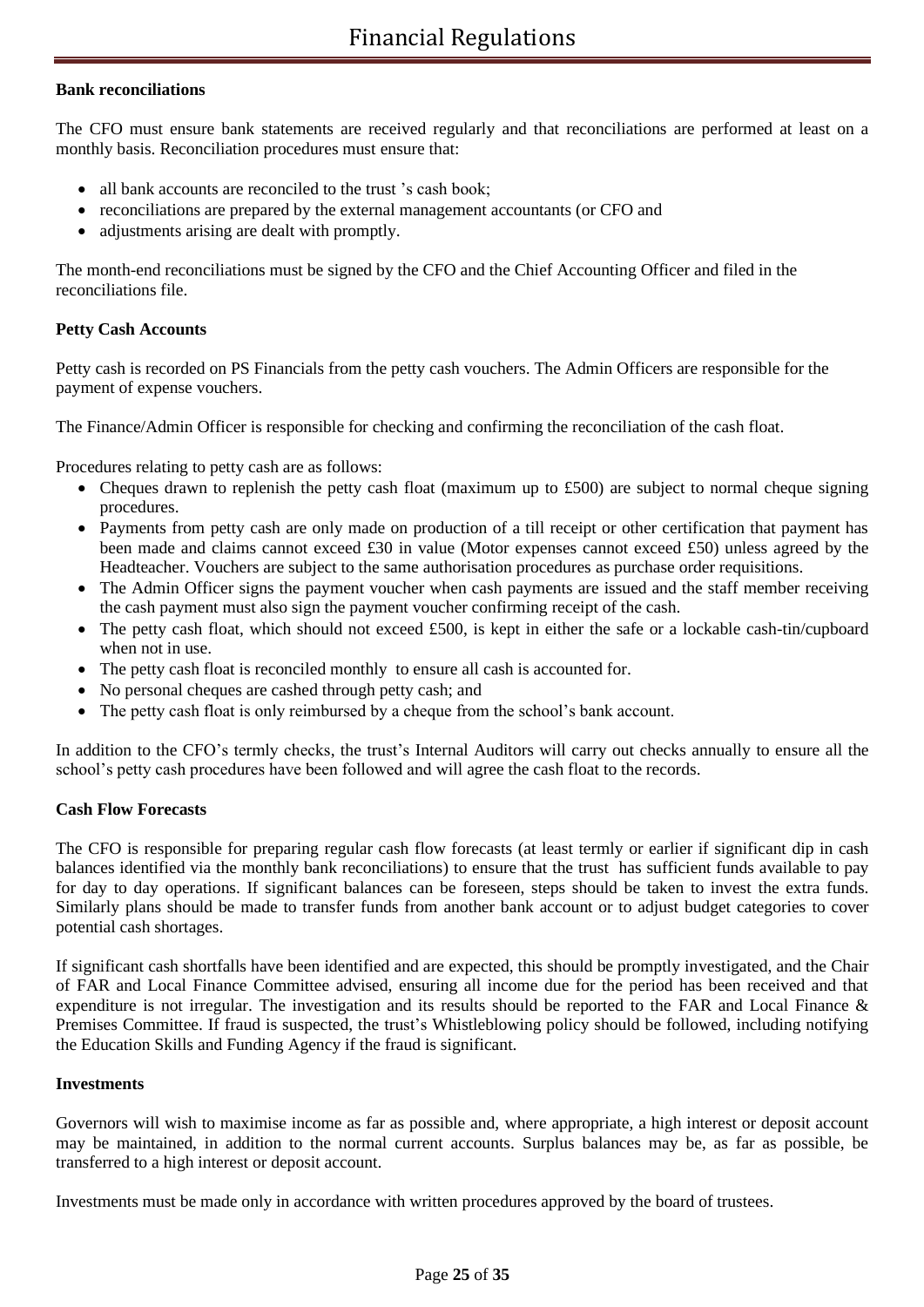All investments must be recorded in sufficient detail to identify the investment and to enable the current market value to be calculated, with the minimum recorded being the date of purchase, the cost and a description of the investment.

The CFO is responsible for ensuring that all income receivable from the investment is received and recorded on the trust's accounting system.

## **10. Fixed assets**

Fixed assets are assets purchased by the trust, which have a useful economic life of more than one year and their value equals or exceeds the approved capitalisation limit of £2,000. This includes individual asset items over the capitalisation threshold as well as closely related group of IT assets (e.g. a trolley of laptops). Fixed assets are categorised as:

- Land
- Buildings
- Equipment (fixtures and fittings)
- IT equipment (software and hardware)
- **Motor Vehicles**

Fixed assets are depreciated over their useful economic life in line with the trust's accounting policies and the depreciation is recorded in the accounting records by the CFO monthly.

## **Fixed Asset register**

Maintenance of the trust's fixed asset register is the responsibility of the CFO. It is the policy of the trust to enter individual items purchased with a value over the trust's capitalisation limit of £2,000 onto the fixed asset register. Other attractive portable items below the limit  $(\text{\pounds}250+)$  can also be included to assist with potential insurance claims.

The Asset Register is not only used for accounting purposes but it also helps to:

- ensure that staff take responsibility for the safe custody of assets;
- enable independent checks on the safe custody of assets, as a deterrent against theft or misuse;
- to manage the effective utilisation of assets and to plan for their replacement;
- help the external auditors to draw conclusions on the annual accounts and the trust 's financial system
- support insurance claims in the event of fire, theft, vandalism or other disasters.

The asset register should include the following information:

- asset description
- asset number (trust wide identification system yet to be implemented)
- serial number (where possible, all assets on the register should be marked with their serial number where possible)
- date of acquisition
- asset cost (net of VAT)
- source of funding (% of original cost funded from ESFA grant or other sources)
- expected useful economic life (in line with accounting policy)
- depreciation rate
- current book value
- location
- name of member of staff responsible for the asset

All the items in the register should be permanently marked as the trust 's property. If the trust chooses to use an invisible form of marking then the item of equipment must carry a visible reference to the fact that the equipment has been security marked. Items not security marked are potentially not covered by insurance.

The fixed assets on the register should be counted (physical verification) by the Business Manager/Office Manager once every year at the end of the summer term. Discrepancies between the physical count and the register should be reported to the CFO and investigated promptly and, where significant, reported to the Local Governing Body.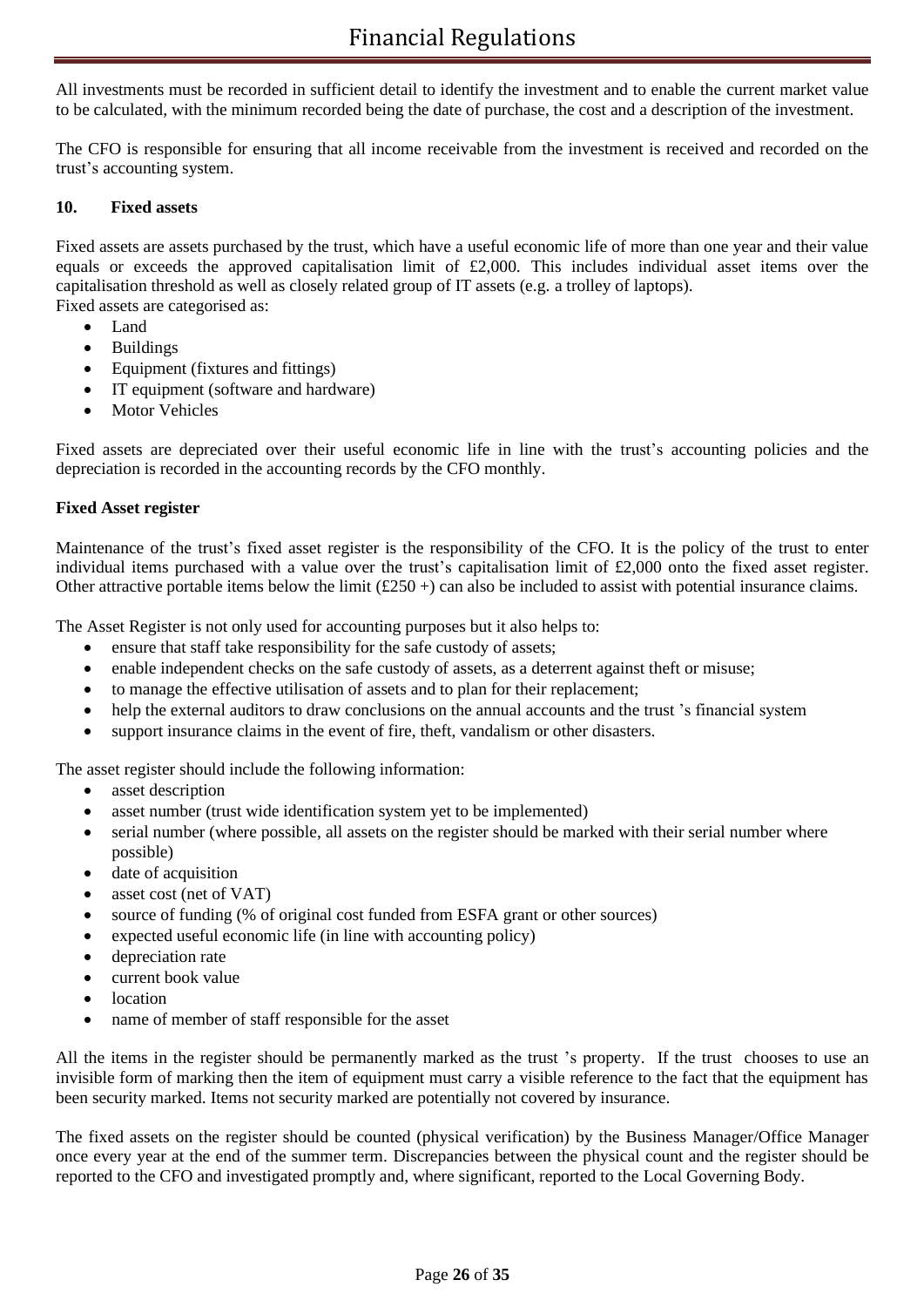#### **Asset Inventory**

In addition to the fixed asset register, the Business Manager/Office Manager will maintain an asset inventory of all assets (including those below the capitalisation limit) held by the schools. The inventory records will be maintained listing the assets room by room for ease of administration.

At the beginning of the each academic year, the Business Manager/Office Manager will send an asset listing to each class teacher/relevant staff for their relevant class room/resources rooms. Each class teacher/relevant staff is required to check the existence, completeness and condition of the assets under their control and report differences, if any. Discrepancies are followed up with the class teacher by the Business Manager/Office Manager. Any significant losses must be reported to the Local Governing Body.

The class teacher/relevant staff should sign the asset inventory of his/her room(s) evidencing their responsibility for the listed assets for the academic year. This procedure must be completed by the autumn half-term.

All assets used by but not belonging to the trust or removed from the trust site should be recorded in a separate register.

## **Security of assets**

Stores and equipment must be secured by means of physical security devices. Only authorised staff may access the stores. Any theft of assets above the sum of £5,000 (individually or cumulatively) should be notified to the FAR and also to the ESFA/secretary of state.

## **Disposals**

Items which are to be disposed of by sale or destruction must be authorised for disposal by the Headteacher up to £1,000, up to £10,000 by the Local Finance and Premises Committee, between £10,001 to £19,999 by the full Local Governing Body and over £20,000 by FAR.. Where significant, the items should be sold following competitive tender.

The trust must seek the approval of the ESFA in writing if it proposes to dispose of an asset or assets for which a capital grant in excess of £20,000 was paid.

Disposal of equipment to staff is not encouraged, as it may be more difficult to evidence the trust obtained value for money in any sale or scrapping of equipment. In addition, there are complications with the disposal of computer equipment, as the trust would need to ensure licences for software programmes have been legally transferred to a new owner.

The trust is expected to reinvest the proceeds from all asset sales for which capital grant was paid in other trust assets. If the sale proceeds are not reinvested then the trust must repay to the ESFA a proportion of the sale proceeds.

All disposals of land must be agreed in advance with the Secretary of State/ESFA.

#### **Loan of Assets**

Items of trust property must not be removed from trust premises without the authority of the Headteacher. A record of the loan must be recorded in a loan book and booked back in when it is returned.

If assets are on loan for extended periods or to a single member of staff on a regular basis the situation may give rise to a 'benefit-in-kind' for taxation purposes. Loans should therefore be kept under review and any potential benefits discussed with the trust's auditors.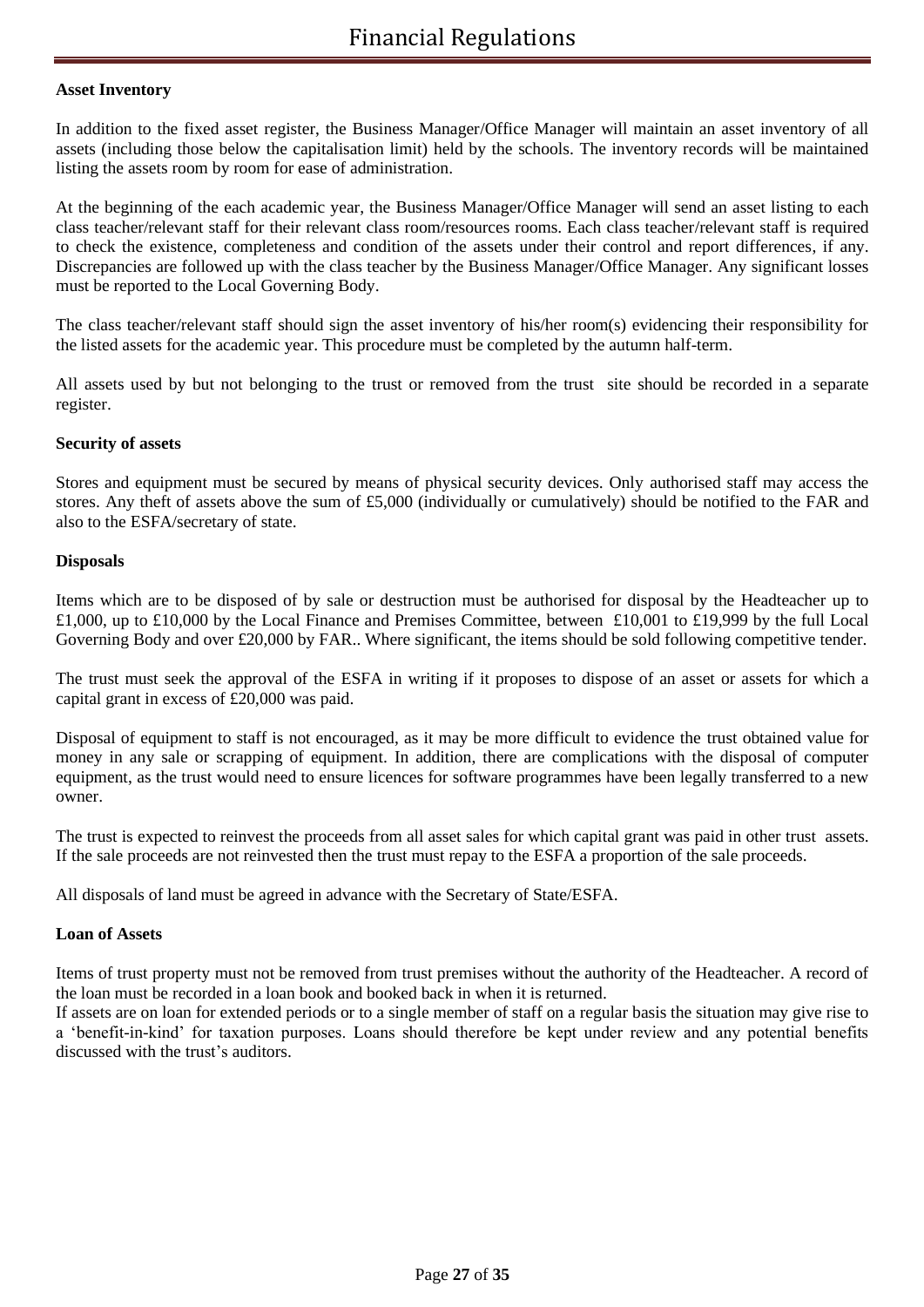## **Leases**

No assets should be acquired by way of a finance lease without the permission of the ESFA/Secretary of State,

## **11. Insurance**

The Board of Trustees must ensure that the trust has adequate insurance cover to support its activities and to comply with statutory requirements.

The adequacy of insurance is reviewed annually by the board of trustees and tenders are obtained every three years (if required). In general, all schools in the trust are using the DfE's Risk Protection Arrangement scheme (RPA). Cover will, to a minimum level; comply with the values listed in the Academies Financial Handbook.

Details of all insurance policies held by the school are kept in the school's finance office under the control of the Business Manager/Office Manager.

The insurers are to be notified of all new insurable risks such as public liability, staff, property, equipment and all other relevant areas which require insurance or any other alteration affecting existing insurance on a timely basis.

The trust will not give any indemnity to a third party without the written consent of their insurers.

The trust immediately informs its insurers of all accidents, losses and other incidents which may give rise to an insurance claim. Claims under an insurance policy are authorised by the Accounting Officer prior to submission to the insurance company.

The schools in the trust are currently members of the DfE's Risk Protection Arrangement (RPA), which covers:

- Employer's liability
- Third party public liability
- Professional indemnity
- Property damage
- Overseas travel

The RPA does not cover:

- Motor vehicles and occasional business use
- Engineering damage insurance  $\&$  inspection services
- Works of art

The trust obtains appropriate additional insurance cover for the above listed activities as and when required (e.g. for minibuses).

## **12. Governor Allowances**

The policy of the governors in respect of payment of allowances must be openly available to parents and governors. The Board of Trustees must consider the payment of allowances annually, and the outcome must be recorded appropriately in the minutes.

The Education (Governors' Allowances) Regulations 2003 provide the legal framework for governing bodies to pay 'out of pocket' expenses to their governors. The then DCSFnow DfE) guidance which accompanied those regulations states, "It is good practice to pay such allowances as governors should not be out of pocket for the valuable work they do".

Legitimate allowances may include travel allowances to Governing Body, Committee meetings or training courses, cost of child-care while attending meetings or/training.

Authorisation of governors' expenses will be by the Chair of the Governing Body. Claims by the Chair of the Governing Body will be authorised by **both** the Vice Chair of the Governing Body and the Chief Accounting Officer.

At present, the trust's policy is not to pay any governor allowances directly to governors.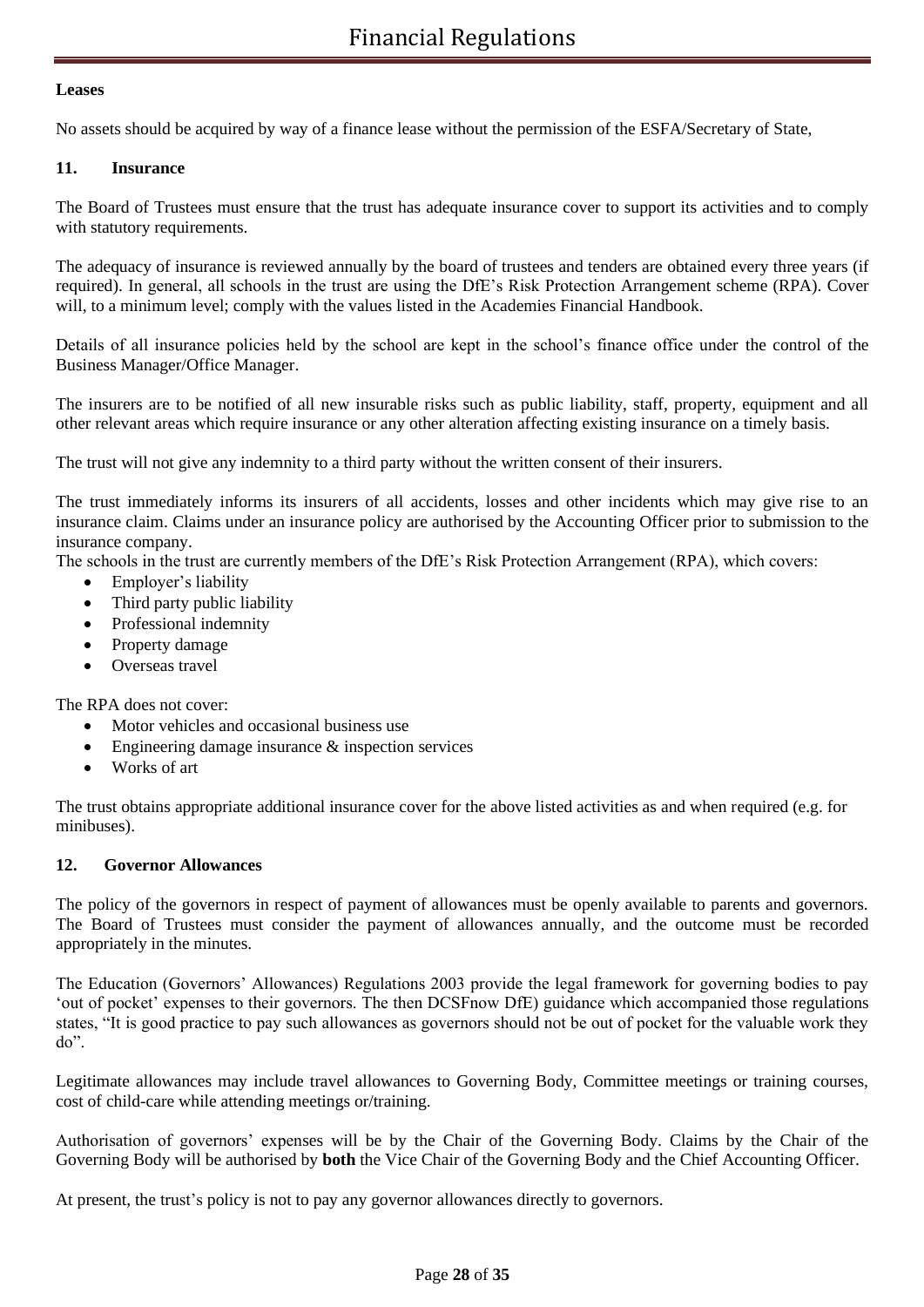## **13. Internal Controls**

The Academies Handbook states that the trust **must** establish a control framework that recognises public expectations about governance, standards and openness.

The trust's internal control framework **must** include:

- co-ordinating the planning and budgeting processes
- applying discipline in financial management, including managing banking, debt and cash flow, with appropriate segregation of duties
- preparation of monthly budget monitoring reports
- ensuring that delegated financial authorities are respected
- effective planning and oversight of any capital projects
- the management and oversight of assets
- the propriety and regularity of financial transactions
- reducing the risk of fraud and theft
- ensuring efficiency and value for money in the organisation's activities  $(also see Annex 4)$
- a process for independent checking of financial controls, systems, transactions and risks

The trust's system of internal financial control is based on a framework of regular management information and administrative procedures including the segregation of duties and a system of delegation and accountability. In particular, it includes:

- comprehensive budgeting and monitoring systems with an annual budget and periodic financial reports which are reviewed and agreed by the Governing Body;
- regular reviews by the Local Finance Committee of reports which indicate financial performance against the forecasts and of major purchase plans, capital works and expenditure programmes
- setting targets to measure financial and other performance
- clearly defined purchasing (asset purchase or capital investment) guidelines
- delegation of authority and segregation of duties
- identification and management of risks

Additionally, in line with the Academies Financial Handbook, the Trust undertakes an annual internal scrutiny of an area identified by Trustees. Internal scrutiny reports are presented to the FAR committee.

In line with the ESFA's new requirement, an annual Internal Scrutiny report will be submitted to the ESFA together with the trust's annual accounts.

#### **Separation of Duties**

It is the responsibility of the CFO to ensure that key financial duties are properly separated between individuals. Functions to be separated between staff will include:

- **Execution**: the placing of an order and receipt of goods and services, and the charging/receipt of a fee
- **Authorisation**: the authorisation of transaction such as a purchase order and the payment
- **Payment** : the raising of cheques / BACS and cheque / BACS signatories
- **Custody**: the holding of goods and services
- **Recording**: the completion of the accounting records
- **Post transaction management checking**: reviewing previous transactions to identify errors or intentional manipulation

#### **Whistleblowing**

The Trust has appropriate procedures in place for whistleblowing, including making sure all staff are aware to whom they can report their concerns, and the way in which such concerns will be managed.

Refer to the Trust's Whistleblowing policy for details.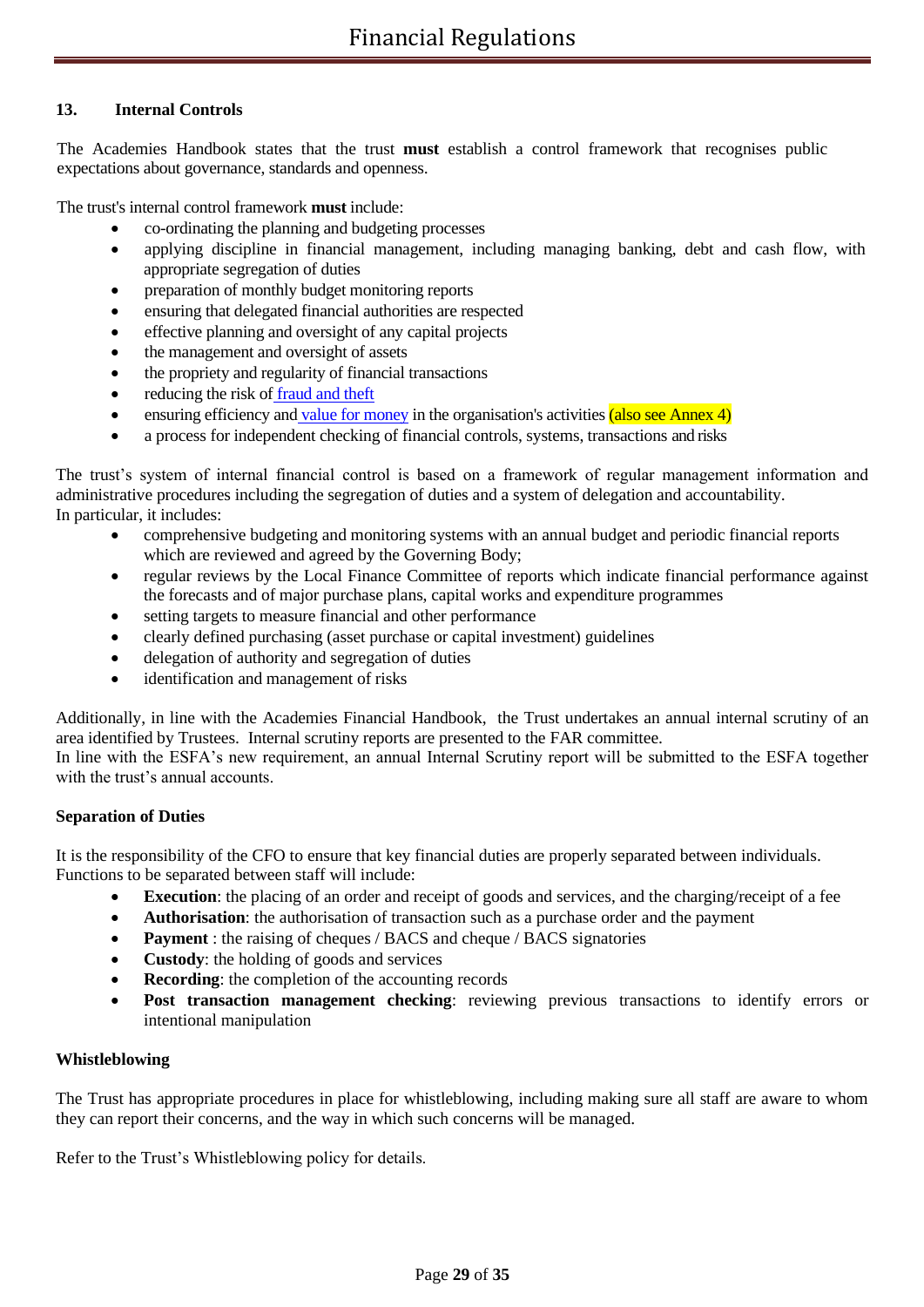#### **Risk management**

The trust should make a considered choice about its desired risk profile, taking account of its legal obligations, business objectives and public expectations. The trust must recognise and manage present and future risks to ensure its effective and continued operation.

The Trust should maintain a risk register, which should be reviewed regularly by the board of Trustees / FAR.

The Trust's management of risks must include contingency and business continuity planning.

Refer to the trust's Risk Management and Contingency and Business Continuity Planning Policies for further details.

## **Links to other policies/documents**

Conflict of Interest Gifts and Hospitality Risk Management & Risk Map Not for Profit Policy Whistleblowing Policy Business Continuity Plan Safeguarding Policy Safer Recruiting Confidentiality Discipline/Grievance/Capability IT strategy Anti-fraud policy Reserves Investment Accounting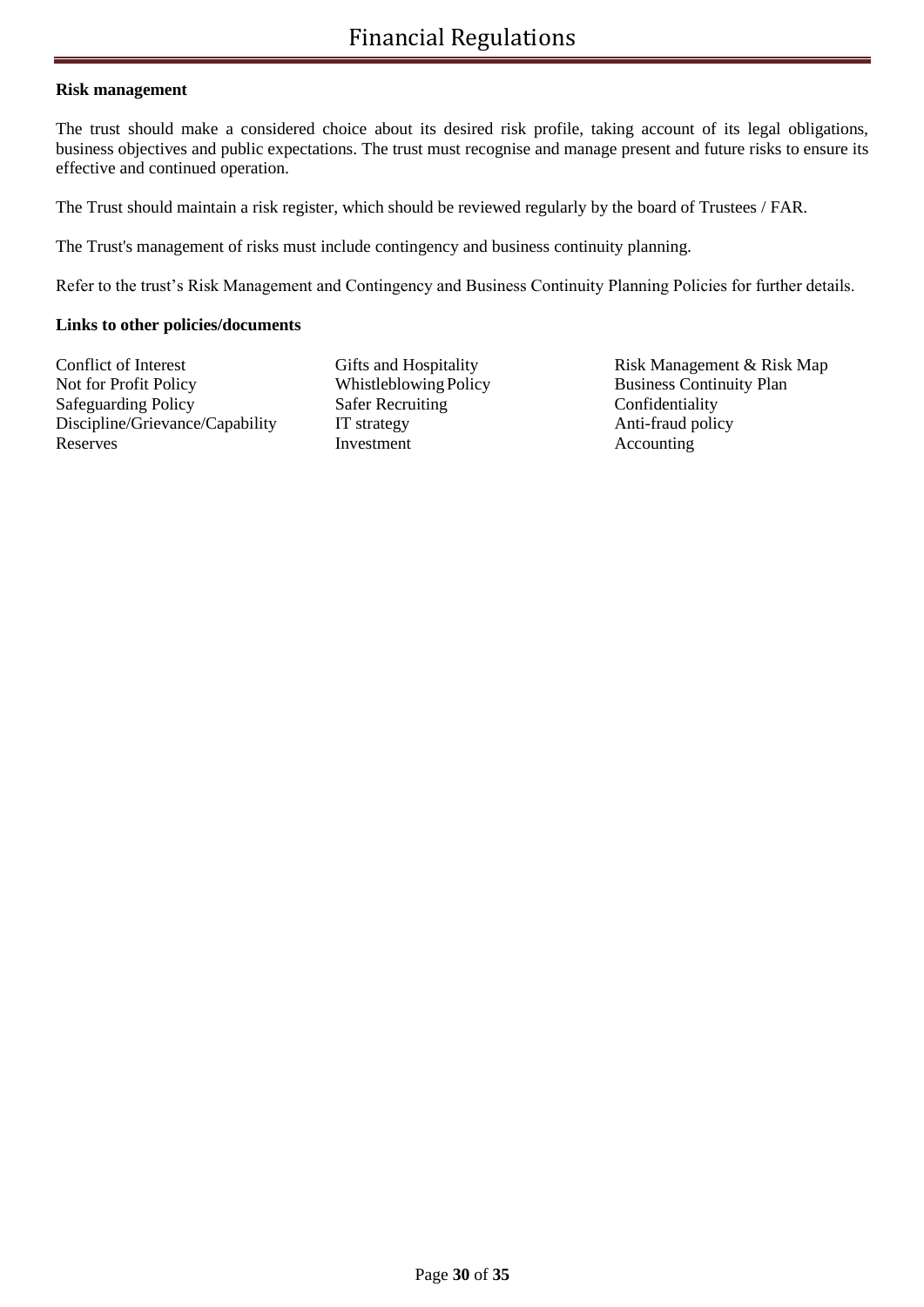## **Terms of Reference for the Audit & Risk Committee**

## **FINANCE**

- **1.** To ensure that the Trust Board is kept informed of all major financial issues concerning the Trust and its Academies, the overall Trust budget and those of the individual Academies, the management of funds against the budget, the benchmarking of financial performance and the heads of expenditure, the way funds are utilised (including value for money) and the way monies are secured.
- **2.** To receive proposals from the LGB Committees for budget recommendations, and to recommend the annual budget for the Trust and the Academies to the Trust Board for approval.
- **3.** To receive reports from the Chief Accounting Officer and Chief Finance Officer regarding the Trust's/Academies' finances. This will include reports on the monitoring of income against expenditure and proposals to revise forecasts for the year. The committee will work with the CAO and CFO to make any recommendations to the Trust Board.
- **4.** To monitor the production, timeliness and accuracy of key financial statements in response to both statutory and local requirements.
- **5.** To support (recommending and advising) the Trust Board in developing and then implementing a reserves policy and to consider the impact of strain in individual Academy budgets.
- **6.** To support (recommending and advising) the Trust Board in developing and then implementing the Financial Regulations Manual and associated procurement policy.
- **7.** To review tenders for major contracts as specified in the Financial Regulations Manual. To approve or reject tender proposals or, where required, make recommendations to the Trust Board.
- **8.** To recommend any changes in the Financial Regulations Manual, where significant, to the Trust Board. To review the operations of the Trust and the Academies in relation to the procedures shown in the Financial Regulations Manual. To work with the Principals to resolve breaches and to improve procedures as appropriate.
- **9.** To support the Audit Committee in monitoring key financial and accounting systems and reviewing any audits of these or the general finances of the Trust and make recommendations to the Trust Board and/or the Local Governing Committees as appropriate.

#### **AUDIT**

- **1.** Advise and report to the Trustees in relation any organisational risks which might impede the development and implementation of a long term strategy for the success of the Trust. The Trustees shall consider any such advice given by the Audit Committee.
- **2.** Support the Trustees in developing an organisational structure which reflects the Trust's values and enables the management systems, structures and processes to work effectively in line with legal requirements and to ensure sound financial management.
- **3.** Support the Trustees in the formulation of financial and risk management policies for the Trust and the Academies for achieving the aims and objectives set out in the Trust's Development Plan or long term strategic vision.
- **4.** Advise the Trustees on the adequacy and effectiveness of the Trust's systems of internal control and its arrangements for risk management, control and governance processes and securing economy, efficiency and effectiveness (value for money).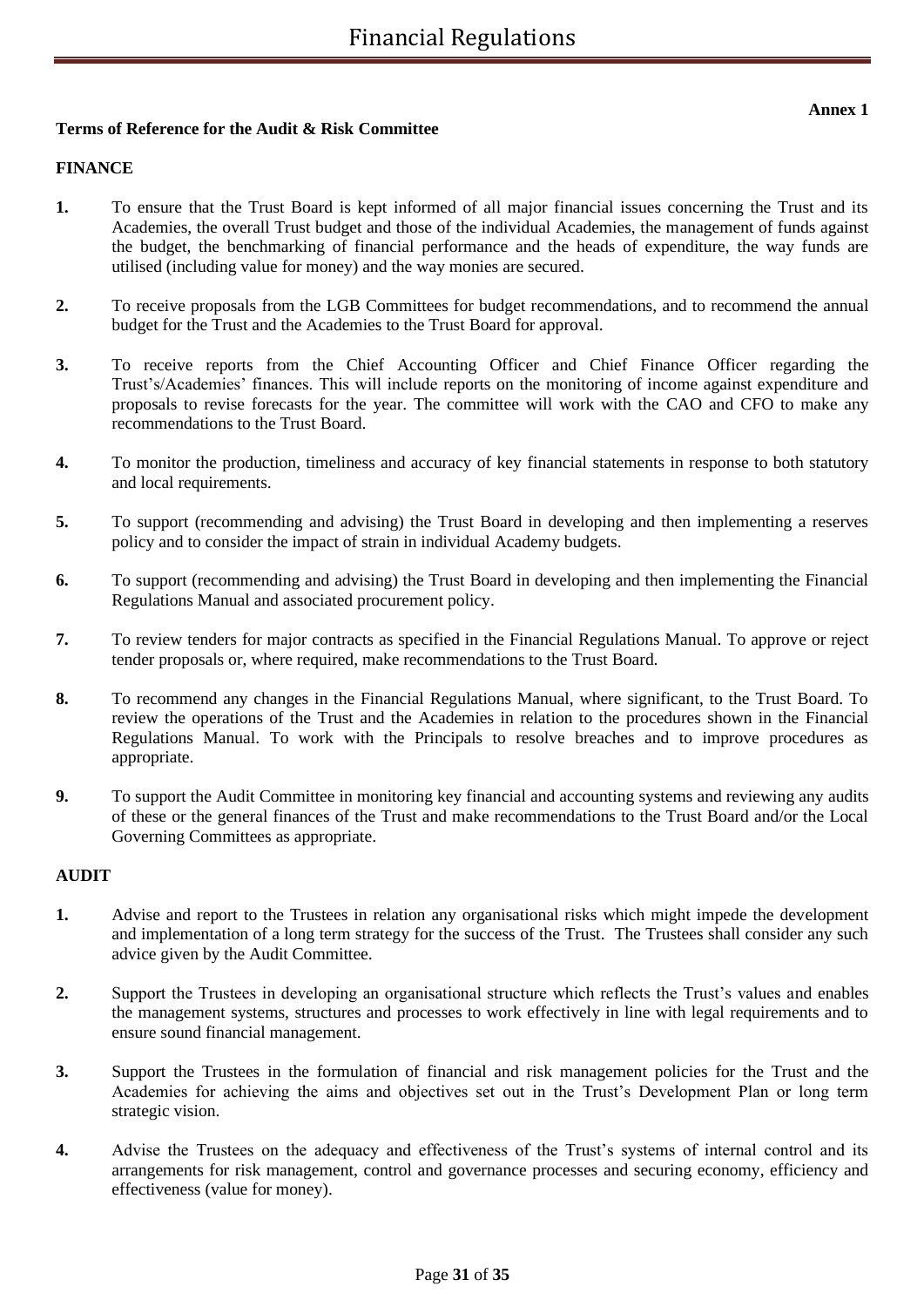- **5.** Regularly review the statement on internal control and make appropriate recommendation to the Trustees and when appropriate communicate messages and advice to the Local Governing Committee, liaising as necessary with any responsible officer appointed by the Local Governing Committee to be responsible for financial oversight and risk management of the Academy's activities.
- **6.** Support (and challenge when necessary) the Trustees and in particular the Chief Accounting Officer" to ensure he or she satisfies his or her duty as accounting officer to:
	- Ensuring value for money;
	- Ensuring regularity and propriety;
	- Ensuring prudent and economical administration;
	- Avoiding waste and extravagance;
	- Ensuring the efficient and effective use of resources;
	- Keeping proper accounts;
- **7.** Establish and implement a system of financial and risk reporting by the Academies to the Trustees and to oversee that reporting to ensure that such a system complies with the Trust's legal obligations.
- **8.** Review any financial and risk report submitted by the Academies and advising the Trustees on any issues arising from it as well as making recommendations for future reports to sustain the integrity of the financial and risk management systems.
- **9.** Advise on the formulation and implementation of a policy for the approval and signing of contracts, ensuring all contracts to be entered into by the Academy are appropriate, have been authorised (or are within delegated authority) and do not expose the Academy to undue risk.
- **10.** Advise the Trustees on the appointment, reappointment, dismissal and remuneration of auditors (both external auditors and internal audit).
- **11.** Monitor the effectiveness of auditors, including the use of auditor performance indicators.
- **12.** Ensure effective coordination between auditors ensuring that a consistent method of audit is adopted across all Academies.
- **13.** Ensure that additional services undertaken by auditors are compatible with the audit independence and objectivity.
- **14.** Agree the work programme of internal audit including the checking of financial controls, systems, transactions and risks.
- **15.** Consider the reports of the auditors and, when appropriate, advise the Trustees and the Academies of material control issues. Monitor the implementation of agreed audit recommendations.
- **16.** Monitor the implementation of agreed audit recommendations
- 17. Advise on policies for the securing of the funds and assets of the Trust including by the prevention of loss through fraud and irregularity.
- **18.** Ensure that all allegations of fraud and irregularity are appropriately investigated and control weaknesses addressed, working with the Trustees and the Principals of the Academies, as appropriate.
- **19.** Recommend the annual financial statements to the Trustees for approval.

Approved: 6<sup>th</sup> October 2021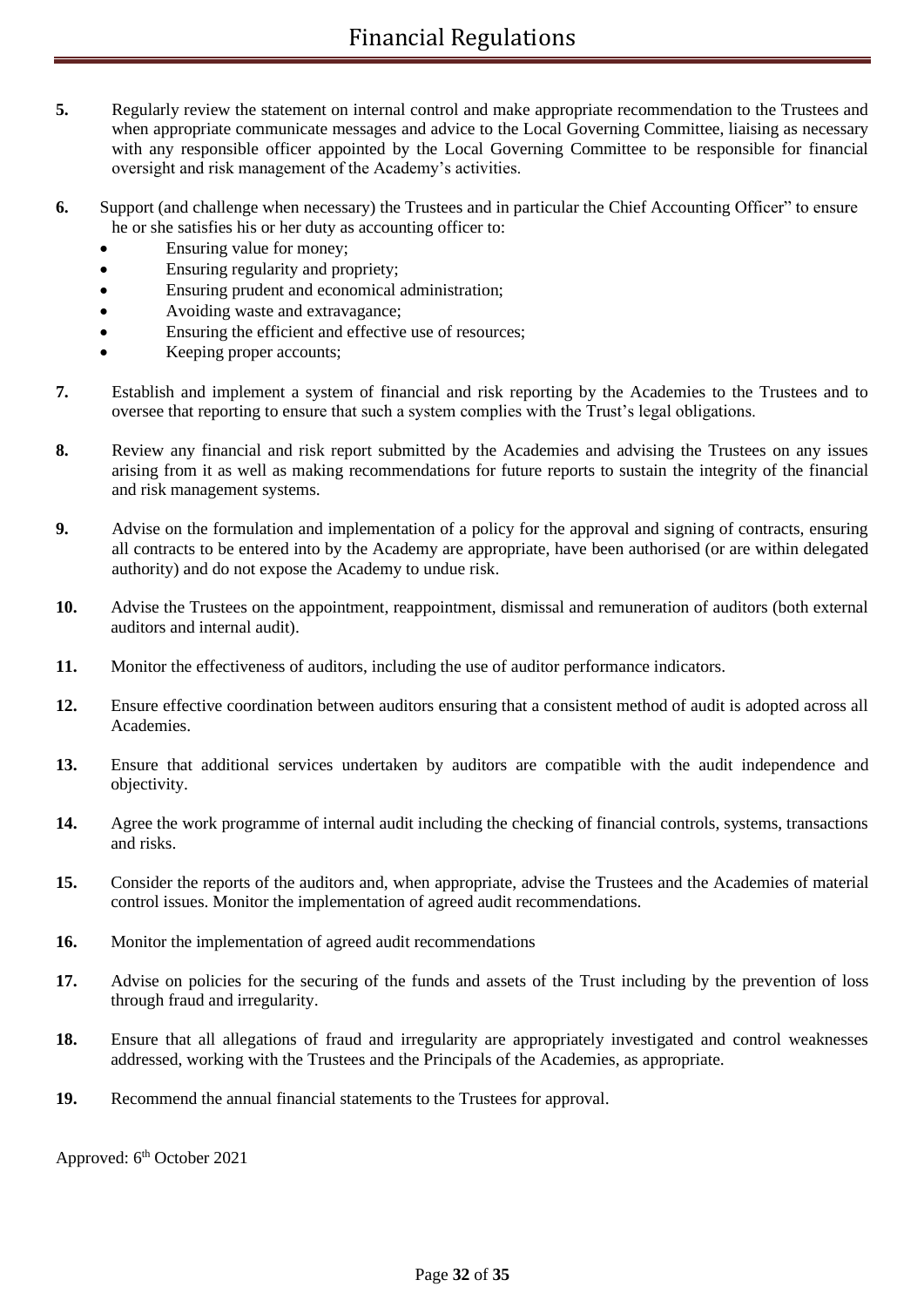## **Terms of Reference of the Local Finance & Premises Committee**

#### **Purpose**

To assist the decision making of the governing body, by enabling more detailed consideration to be given to the best means of fulfilling the governing body's responsibility to ensure sound management of the trust 's finances and resources, including proper planning, monitoring and probity.

To make appropriate comments and recommendations on such matters to the governing body on a regular basis.

Major issues will be referred to the full governing body for ratification.

#### **Terms of Reference**

Subject to the requirements of relevant legislation, the committee is authorised:

- 1. To consider the trust 's indicative funding, notified annually by the ESFA, and to assess its implications for the trust , in consultation with the headteacher, in advance of the financial year, drawing any matters of significance or concern to the attention of the governing body.
- 2. To consider and recommend acceptance/non-acceptance of the trust 's budget, at the start of each financial year.
- 3. To contribute to the formulation of the trust 's development plan, through the consideration of financial priorities and proposals, in consultation with the headteacher, with the stated and agreed aims and objectives of the trust .
- 4. To receive and make recommendations on the broad budget headings and areas of expenditure to be adopted each year, including the level and use of any contingency fund or balances, ensuring the compatibility of all such proposals with the development priorities set out in the development plan.
- 5. To liaise with and receive reports from the staffing/remuneration and curriculum committees, as appropriate, and to make recommendations to those committees about the financial aspects of matters being considered by them.
- 6. To monitor and review expenditure on a regular basis and ensure compliance with the overall financial plan for the trust , and with the financial regulations of the ESFA, drawing any matters of concern to the attention of the governing body.
- 7. To monitor and review procedures for ensuring the effective implementation and operation of financial procedures, on a regular basis, including the implementation of bank account arrangements and, where appropriate to make recommendations for improvement.
- 8. To receive auditors' reports and to recommend to the full governing body action as appropriate in response to audit findings.
- 9. To recommend to the full governing body the appointment or reappointment of the auditors of the trust .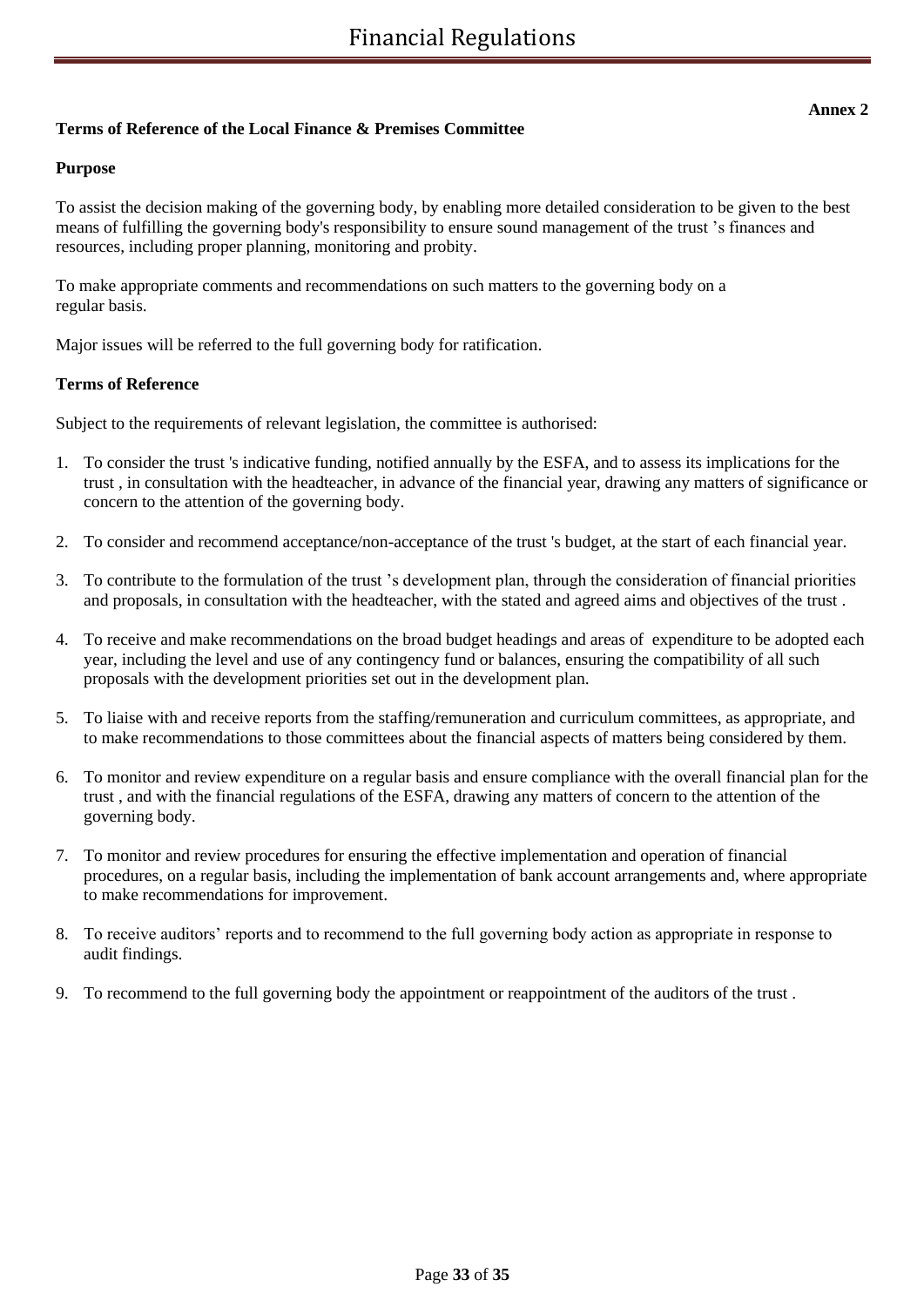## **Protocol for Capital Projects approval and expenditure monitoring.**

- 1. Annual budget for Capital Projects should be agreed by Local Finance and Premises Committee in February/March each year for next financial year.
- 2. Proposed Capital Income available for next financial year plus any Capital monies not spent in current year should be provided to the Committee by the CFO or Headteacher with a list of Projects and timescales involved.
- 3. The Local Finance & Premises Committee approves the agreed and prioritised projects for the next financial year.
- 4. If in the judgement of the Finance & Premises Committee there are not sufficient funds to carry out all the projects then the Committee will advise of what is available and provide a direction on which projects can go ahead. It may be that there is a collective view by Governors and Leadership team where monies are tight or there are uncertainties with future income that some projects are priorities to go ahead and others will be put on hold.
- 5. To achieve the above and so the school can monitor the progress during the year the Premises and Finance Committees will be provided with termly reports showing the progress / completion and final spending on each project.
- 6. It may be appropriate that the school would not allocate all the Capital monies available to specific projects and hold back a contingency amount for other work such as repairs or other important new projects which may occur during the financial year.
- 7. For projects listed and agreed in the annual budget the school will not be expected to seek further governor approval other than complying with the current standing orders for quotations and tendering. The Finance  $\&$ Premises Committee is expected to vet quotations and tenders for projects above £5,000 which is the limit set in the Financial Procedures Manual school's financial standing orders. This should be done via its committee meetings but also governors would be entitled to choose any of these projects for more detailed scrutiny.
- 8. The school must seek governor approval for any capital project spending out of contingency funds well in advance for new projects to be approved before work is carried out. A protocol for this will need to be determined, as in the case of urgent repairs a phone call to a senior Governor may suffice to gain approval.
- 9. Condition Improvement Projects (CIF) must be approved by the Chief Accounting Officer and reported to the FAR committee in line with the CIF timetable published annually.